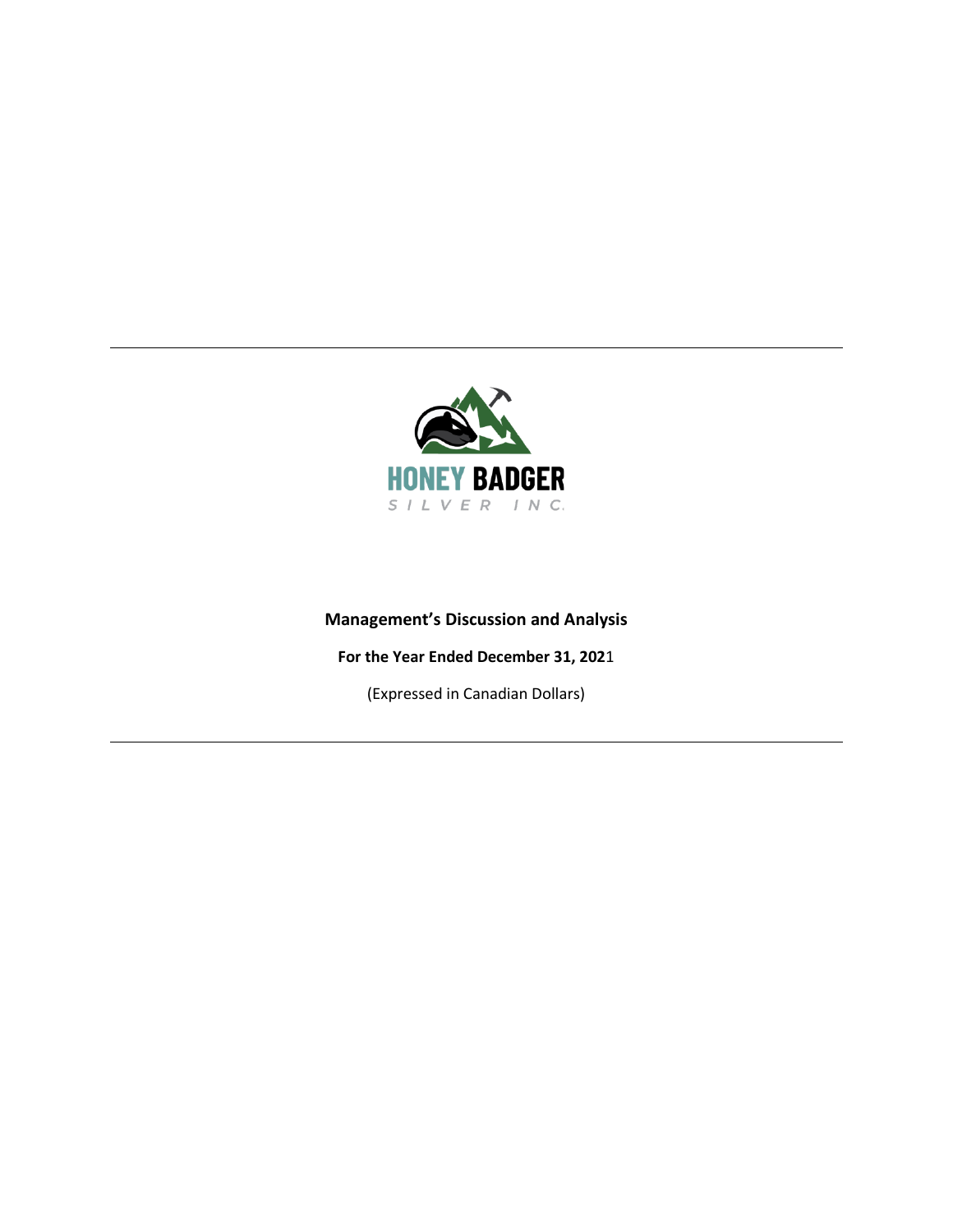This Management's Discussion and Analysis ("MD&A") of the financial position and results of operations of Honey Badger Silver Inc. (formerly, "Honey Badger Exploration Inc.")("Honey Badger" or the "Company") has been prepared based on information available to the Company as at May 2, 2022, and should be read in conjunction with Honey Badger's audited annual financial statements for the years ended December 31, 2021 and 2020 (the "Annual Financial Statements") and the related notes thereto. The Annual Financial Statements and MD&A are expressed in Canadian dollars and have been prepared in accordance with International Financial Reporting Standards ("IFRS") as issued by the International Accounting Standards Board ("IASB") applicable to the preparation of interim financial statements. A copy of the Interim Financial Statements and other information are available on the Company's website at www.honeybadgersilver.com and on SEDAR at www.sedar.com.

#### **2.0 CAUTIONARY NOTE REGARDING FORWARD-LOOKING INFORMATION**

Except for statements of historical fact relating to the Company, certain information contained in this MD&A constitutes "forward-looking information" under Canadian securities legislation. All statements, other than statements of historical fact, included herein including, without limitation, statements regarding the anticipated content, commencement, anticipated exploration program results, the ability to complete future financings, the ability to complete the required permitting, the ability to complete the exploration program and drilling, and the anticipated business plans and timing of future activities of the Company, are forward-looking statements. Although the Company believes that such statements are reasonable, it can give no assurance that such expectations will prove to be correct. Forward-looking statements are typically identified by words such as: believe, expect, anticipate, intend, estimate, postulate and similar expressions, or are those, which, by their nature, refer to future events. The Company cautions investors that any forward-looking statements by the Company are not guarantees of future results or performance, and that actual results may differ materially from those in forward looking statements as a result of various factors, including, but not limited to, the state of the financial markets for the Company's equity securities, the state of the commodity markets generally, variations in the nature, quality and quantity of any mineral deposits that may be located, variations in the market price of any mineral products the Company may produce or plan to produce, the inability of the Company to obtain any necessary permits, consents or authorizations required, including Toronto Stock Exchange Venture ("TSXV") acceptance, for its planned activities, the analytical results from surface trenching and sampling programs, including diamond drilling programs, the results of IP surveying, the inability of the Company to produce minerals from its properties successfully or profitably, to continue its projected growth, to raise the necessary capital or to be fully able to implement its business strategies, the potential impact of COVID-19 (coronavirus) on the Company's exploration program and on the Company's general business, operations and financial condition, and other risks and uncertainties. Readers are urged to access www.sedar.com to review additional information about the Company, including the technical reports filed with respect to the Company's mineral properties interests. This document contains information with respect to adjacent or similar mineral properties interests in the Thunder Bay Silver District in respect of which the Company has no interest or rights to explore or mine. Readers are cautioned that the Company has no interest in or right to acquire any interest in any such adjacent properties, and that mineral deposits, and the results of any mining thereof, on adjacent or similar properties, are not indicative of mineral deposits on the Company's properties or any potential exploitation thereof.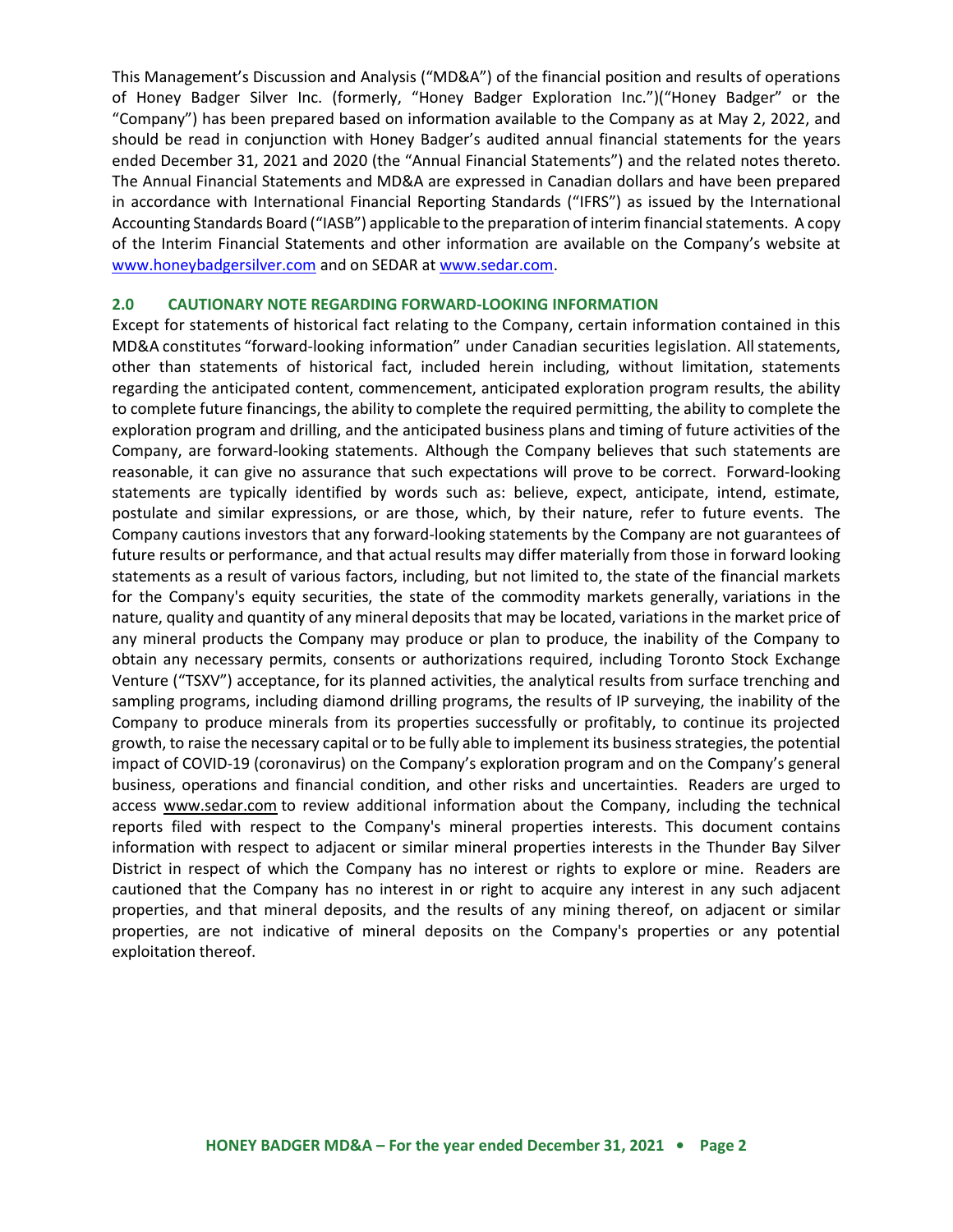#### **3.0 BACKGROUND**

#### **3.1 DIRECTORS, OFFICERS AND MANAGEMENT**

Chad Williams – Chairman, Director Brian Briggs – Independent Director W. Douglas Eaton - Independent Director John H. Hill - Independent Director Donna McLean – CFO Namrata Malhotra – Corporate Secretary Edmond Thorose – President

**3.2 CORPORATE OFFICE** Ste. 2704 – 401 Bay St. Toronto, ON M5H 2Y4

#### **3.3 EXCHANGE LISTINGS**

Honey Badger is a publicly listed company, and its common shares are traded on the TSXV under the trading symbol "TUF" and on the OTCQB under the trading symbol "HBEIF".

#### **3.4 CORPORATE INFORMATION**

Honey Badger was incorporated pursuant to the Business Corporations Act (Ontario) in 1992 and is engaged in the identification and acquisition of silver properties in mining-friendly jurisdictions. Led by a highly experienced leadership and technical team, the Company's primary focus is on the acquisition, development, and integration of accretive transactions of silver ounces to build the Company's portfolio of assets.

Honey Badger's mineral properties are currently in the exploration stage. Honey Badger's continued operations are dependent upon the ability of the Company to finance: the exploration of its mineral properties, the possible expansion of its portfolio of assets and ongoing corporate costs. The Company has not yet determined whether any of its mineral properties contain mineralization that is economically recoverable. In consideration of future acquisitions, the company will conduct detailed due diligence as appropriate to determine the viability of any undertaking.

#### **4.0 MISSION, STRATEGY AND KEY DRIVERS**

#### *Mission*

Honey Badger's mission is to assemble a three-tiered portfolio of diversified silver assets at various stages of advancement:

- District scale, high-grade silver properties;
- Projects with existing silver resources/reserves;
- Cash flowing silver royalties and streams.

This portfolio approach to aggregating silver assets represents a new concept in modern silver investing and sets Honey Badger apart from the typical Canadian mineral exploration company.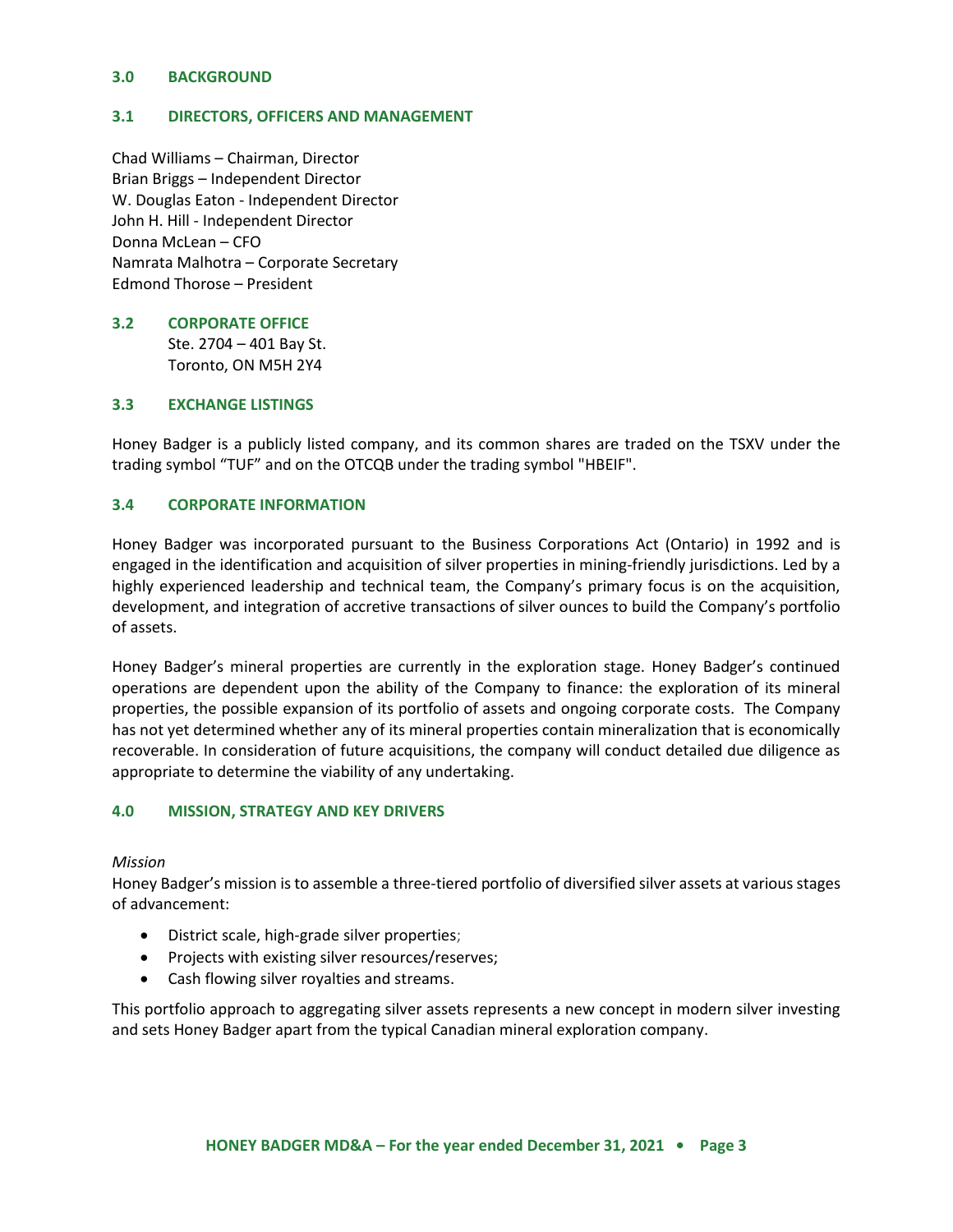# *Strategy*

The Company's strategy includes:

- ➢ Acquiring mineral properties and interests that strengthen Honey Badger's portfolio of silver assets;
- $\triangleright$  Creating value-accretive vehicles for by-product metals typically associated with silver, such as zinc and lead;
- $\triangleright$  Advancing the geological knowledge of its mineral properties through prudent work programs;
- $\triangleright$  Broadening the Company's participation in joint ventures to foster accretive acquisitions; and
- $\triangleright$  Sourcing and evaluating opportunities and interests in existing and prospective silver mining assets situated in mining-friendly jurisdictions in the Americas.

# *Key Performance Drivers*

- $\triangleright$  Highly prospective property holdings in the Yukon and Ontario's Thunder Bay Silver District, in proximity to past producing, high-grade silver mines; and
- $\triangleright$  Industry recognized Management and Board with a track record of shareholder value creation, having extensive network and technical expertise with the ability to source and evaluate high quality asset acquisition opportunities.

# *Why Silver? Honey Badger's Positive Outlook on the White Metal*

Honey Badger's Board and Management believe in the monetary and inflation-hedging attributes of silver: as a hard asset in a world of paper profits, digital trading and currency creation; a tangible hedge against global inflationary and portfolio management risk; and expansive applications in renewable energy and combatting climate change, including use in photovoltaic cells (the main constituents of solar panels), cell phone and 5G (5<sup>th</sup> generation mobile network) technology.

Besides being a physical asset, which cannot be hacked, erased or inflated away, silver is one of the most widely used commodities in the world today.Silver plays an integral role in technology, particularly in innovations critical to fostering a more environmentally friendly future.

Silver has served as a critical store of value and medium of exchange for millennia due to its fixed supply, broad adoption and safe haven qualities. While fiat currencies, such as the U.S. dollar, are widely used and offer price stability, they do not have a fixed supply and can be printed at the will of governments. An increasing money supply means that over the long-term, fiat currencies may lose purchasing power relative to inflation.

Many major asset classes are highly correlated, meaning that they tend to move in the same direction at the same time. This is because many assets, like stocks or real estate, tend to rise and fall with economic performance and investor sentiment. Silver's performance, on the other hand, works to offset and diversify a portfolio's proclivity to unilateral movements.

### **4.0 MISSION, STRATEGY AND KEY DRIVERS**

### **4.1 ANNUAL RESULTS**

### **Building on Honey Badger's portfolio of assets**

Over the last 16 months the Company significantly expanded its portfolio of mineral properties in Ontario and the Yukon through a number of transactions and by map-staking. The Company currently holds mineral properties in the Yukon, Ontario and Quebec (see 6.1 – Exploration Properties).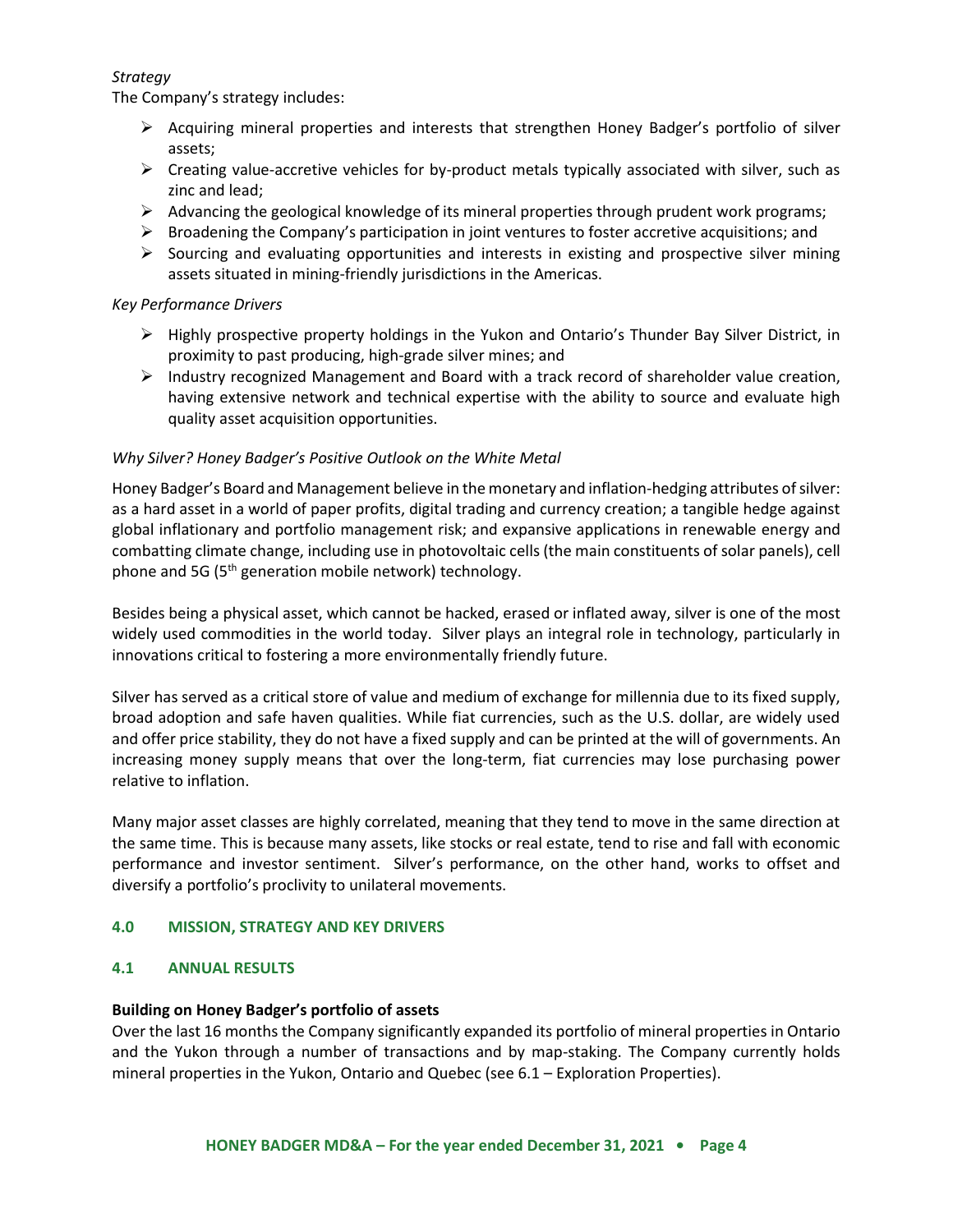### **Yukon**

- $\triangleright$  On June 4, 2021, the Company announced the acquisition of 100% of the rights, title and interest in three advanced silver-focused properties – the Plata, Groundhog and Hy properties - from Strategic Metals Ltd. ("Strategic Metals"), located in southeast and south-central Yukon, Canada. In consideration for the properties, Honey Badger issued 34,804,718 common shares to Strategic Metals valued at \$4,524,613, which was 19.9% of the issued and outstanding common shares of the Company;
- $\triangleright$  Subsequent to year end, on March 29, 2022, the Company acquired a 100% interest in the Clear Lake deposit in the Whitehorse Mining District of the Yukon, for a total consideration of \$250,000 in cash, subject to a 1% net smelter return royalty ("NSR") on all metals other than silver.

# **Thunder Bay, Ontario**

- $\triangleright$  On January 8, 2021, the Company announced the acquisition of 82 map registered cell claims, contiguous and to the west of its property holdings, within the prolific historic Thunder Bay Silver District. The Company's operational land portfolio now consists of 959 cell claims and 7 mining patents, covers 12 past-producing high-grade silver mines and encompasses approximately 20,000 hectares of ground;
- $\triangleright$  On July 20, 2021, the Company completed an acquisition with Romios Gold Resources Inc. ("Romios Gold") to acquire 80% interest and control over an additional 1,870 hectares (4,620 acres) in 87 mining claims covering historic silver properties in the Thunder Bay Silver District. The new claims comprise substantial portions of the historic Victoria Mine and Federal Mine silver properties, plus the Lily of the Valley, Caribou and Cloud Bay prospects and solidifies Honey Badger Silver's dominant position in this historic high-grade silver camp. In consideration for the additional claims, Honey Badger issued 1,103,506 common shares to Romios Gold, valued at \$77,245. As well, Honey Badger Silver has been granted a right of first refusal by Romios Gold on the 20% remaining interest. (see 6.1, Exploration Properties).

The Company continually monitors and evaluates its property holdings. The Company recently elected to allow 433 claim cells covering 9,300 hectares of ground, on its Mink Silver Mountain property in the Thunder Bay Silver District, to lapse. These holdings were deemed to be of lower perspectivity given their distance to historical silver mines in the district and paucity of silver showings or prospects within them.

# **5.0 CORPORATE HIGHLIGHTS**

### **Board and Management Changes**

- $\triangleright$  On January 25, 2021, the Company appointed Chad Williams as Executive Chairman;
- ➢ Effective February 1, 2021, Honey Badger Silver appointed a new Chief Financial Officer and Corporate Secretary through the engagement of Grove Corporate Services Ltd. ("Grove");
- ➢ During June 2021, Brian Briggs P. Eng, and W. Douglas Eaton BA., BSc, accepted appointments to serve as Directors of the Board; they were then elected to the Board by the shareholders of the Company at the Annual General Meeting of Shareholders held on January 18, 2022 ("2022 AGM");
- $\triangleright$  On September 9, 2021, the Company appointed Edmond Thorose, MBA, B.Sc (Hons), to the position of President of the Company; and
- ➢ On October 28, 2021, Honey Badger appointed John H. Hill, M.Sc, CFA, to the Company's Board of Directors; he was also elected at the 2022 AGM.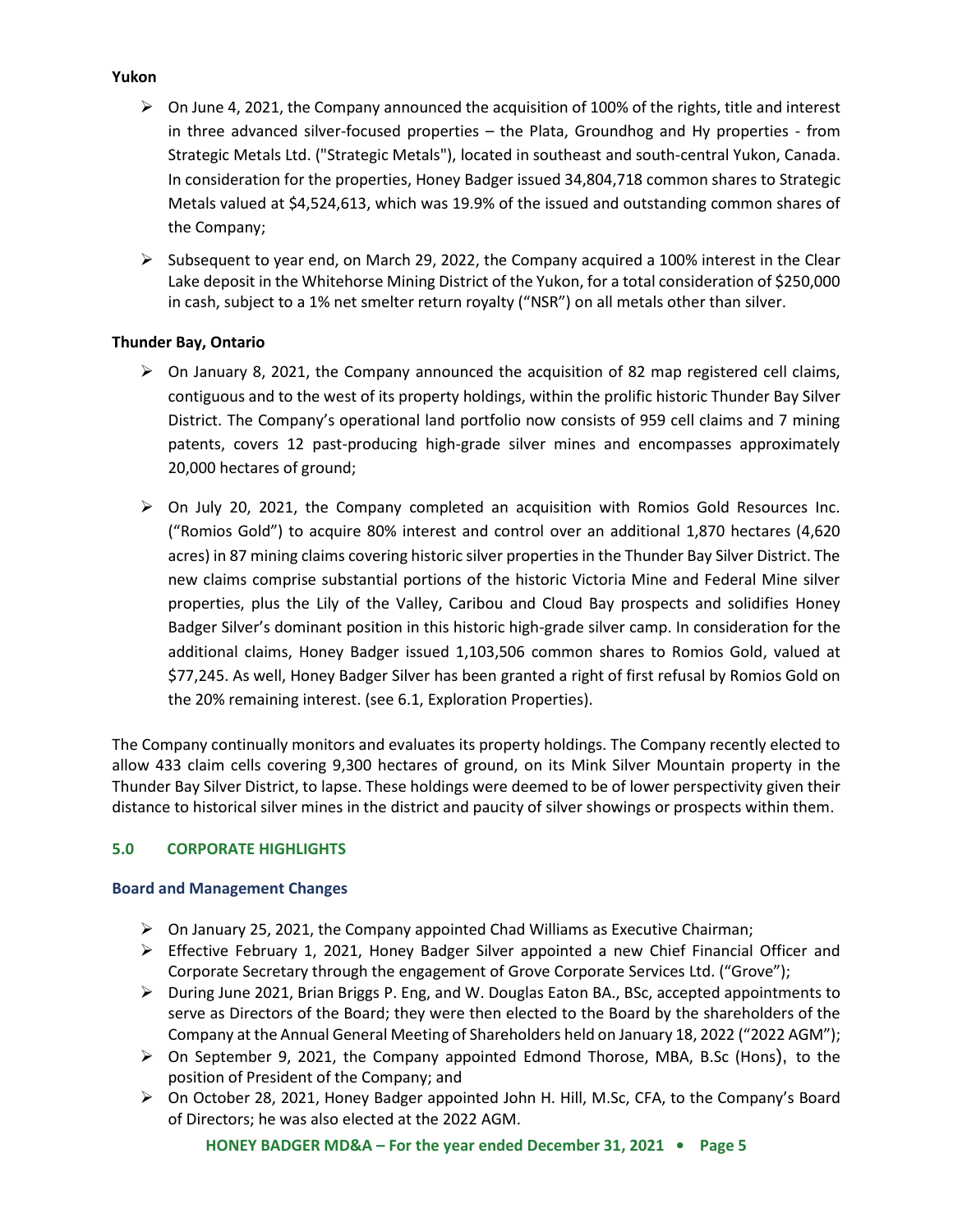### **Financings/Equity Transactions**

- $\triangleright$  On March 18, 2021, the Company closed a non-brokered private placement that resulted in the issuance of 42,857,143 units ("Units") for aggregate gross proceeds of \$3,000,000. Each Unit was priced at \$0.07 and consists of one common share in the capital of the Company ("Common Share") and one-half of one Common Share purchase warrant (each whole warrant, a "Warrant"). Each Warrant entitles the holder to acquire one common share at a price of \$0.10 up to March 18, 2024;
- $\triangleright$  During the year ended December 31, 2021, 688,250 warrants were exercised for cash proceeds of \$50,075 and 1,700,000 options were exercised for cash proceeds of \$97,750;
- $\triangleright$  On June 8, 2021, the Company issued 34,804,718 common shares with a value of \$4,524,613 to acquire certain Yukon properties from Strategic Metals;
- ➢ Effective July 2, 2021, the Company completed a non-brokered flow-through private placement by issuing 1,681,800 Flow Through Shares for gross proceeds of \$252,270. In connection with the private placement, the Company paid \$17,239 in finders' fees; and issued non-transferable purchase warrants entitling the holder to purchase a total of 114,926 common shares of the Company at a price of \$0.15 per share for a period of 24 months;
- $\triangleright$  On July 26, 2021, the Company acquired certain silver properties in the Thunder Bay Silver District from Romios Gold for the issuance of 1,103,506 common shares valued at \$77,245; and
- $\triangleright$  On August 23, 2021, the Company announced that its common shares had been approved for trading on the OTCQB Venture Market in the United States, under the symbol ' HBEIF '; and
- $\triangleright$  On December 30, 2021, the Company announced the grant of stock options to directors, officers, employees and consultants of the Company for the purchase of up to 4,809,800 shares in the Company exercisable at a price of \$0.075 for a period of five years.

# **6.0 TECHNICAL PERFORMANCE AND 2021 WORK PROGRAM**

The Company has been pursuing a two-pronged approach to providing its shareholders with added exposure to silver on an accretive per-share basis, chiefly by:

- Advancing its existing project(s) with highly focused work programs designed to build upon previous campaigns with the aim of refining exploration models and finding additional silver resources; and
- Acquiring new assets in silver-rich districts around the world. Well over 100 such targets appropriate in scale and scope for the Company at the current time - are being reviewed in detail.

On July 8, 2021, the Company announced that it had engaged Archer, Cathro & Associates (1981) Limited ("Archer Cathro") to oversee the Phase 1 work program on its 100%-owned 5,690 hectare Plata Silver Property ("Plata") located in east-central Yukon.

The Plata Silver Property lies within the Tintina Gold Belt and displays numerous similarities to the worldclass Keno Hill Mining Camp, Canada's second largest primary producer of silver, located 165 km west of the Plata Silver Property. Keno Hill produced more than 200 million ounces of silver at an average grade of 44 ounces per ton (oz/t) of silver from approximately thirty-five vein deposits between 1913 and  $1989^{(1)}$ .

<sup>&</sup>lt;sup>1</sup> Cathro, R.C., 2006, Great Mining Camps of Canada 1. The History and Geology of the Keno Hill Silver Camp, Yukon Territory; Geoscience Canada, Vol.33, No.3, pp103-134.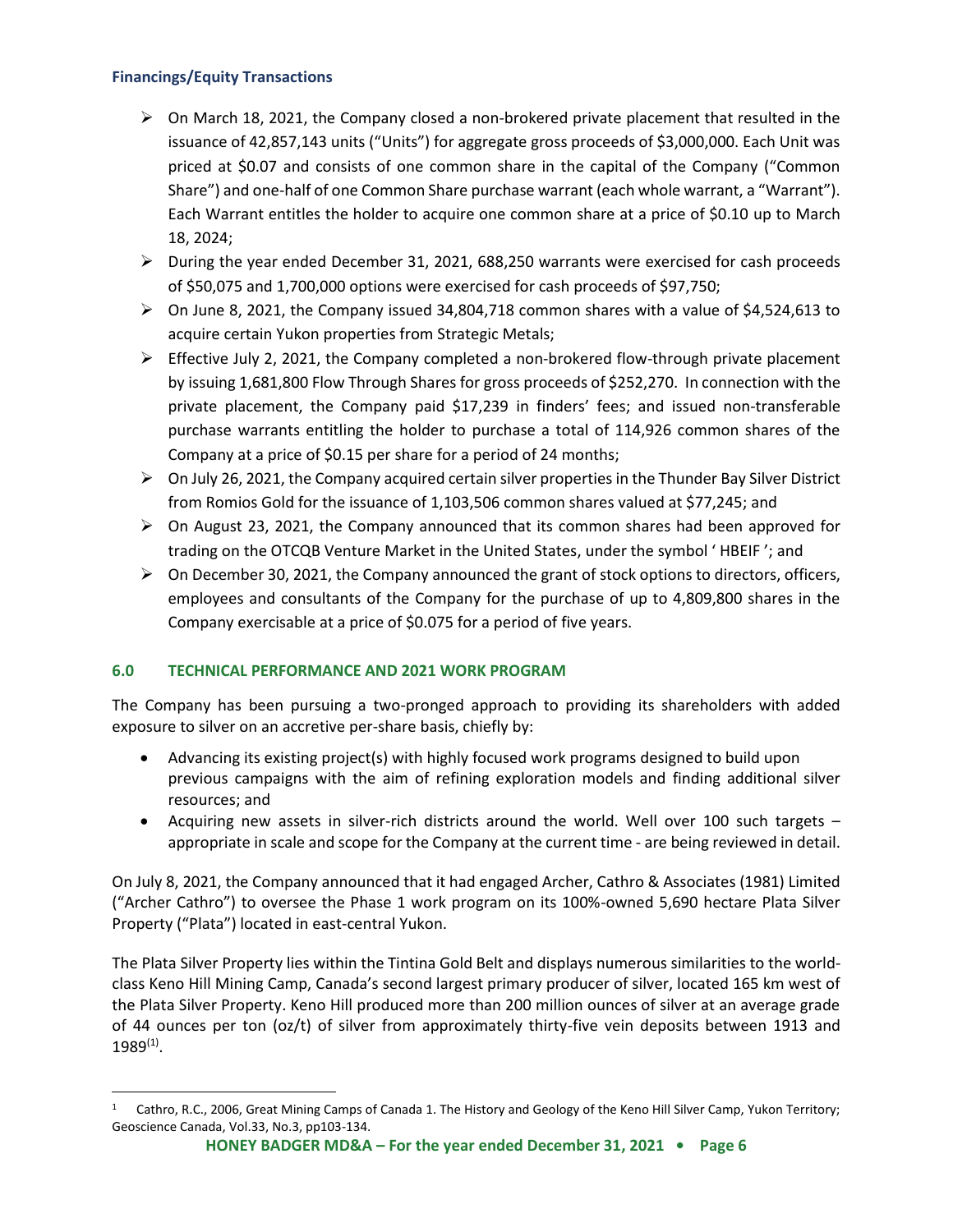The Plata property hosts 32 hard rock showings that have seen minimal past exploration as well as eight strong multi-element soil anomalies suggesting additional zones along trend that have seen little to no follow-up work, which offer excellent potential for new discoveries.

The primary objective of the planned Phase 1 program was to complete detailed mapping and rock and channel sampling at a number of priority target zones at Plata in order to better understand structural controls of silver mineralization. The secondary objective of the Phase 1 program was to better define the full extent of mineralization at Plata. W. Douglas Eaton, director of Honey Badger was a minority shareholder of Archer Cathro at December 31, 2021, but has since retired from that firm.

Subsequently, in three news releases published on December 13, 2021, January 18, 2022 and February 14, 2022, the Company published the results from the Plata Phase 1 work program as assays were received from the laboratory. These results confirmed the presence of Keno Hill-style high-grade silver including:

- 16,887 g/t silver and 67.99% lead from a rock sample (float) at the P1 Zone, 4,300 g/t silver, 22.00% zinc and 46.40% lead over 1.0 metre from a channel sample at the P2 Zone and 2,720 g/t silver, 72.63% lead from a rock sample (outcrop) at the P26 Zone associated with Type I veins;
- 4,500 g/t silver, 7.26 g/t gold and 24.13% lead over 0.85 metres from the Aho Zone, which extends over 800 metres along strike, associated with Type II veins;
- 5,190 g/t silver, 4.24 g/t gold, 24.4% lead and 3.62% zinc- obtained from composite grab samples from approximately 90 historical ore bags stored on the property.

# **6.1 EXPLORATION PROPERTIES**

Honey Badger has mineral property interests in the Yukon, Ontario and Quebec, Canada.

|                         |                           | <b>Number of</b> | Area       |
|-------------------------|---------------------------|------------------|------------|
| <b>Project/Property</b> | <b>Province/Territory</b> | <b>Claims</b>    | (Hectares) |
| Plata                   | Yukon                     | 281              | 5,690 Ha   |
| Groundhog               | Yukon                     | 217              | 4,200 Ha   |
| <b>Hy Project</b>       | Yukon                     | 348              | 7,160 Ha   |
| Clear Lake              | Yukon                     | 121              | 2,479 Ha   |
| Thunder Bay             | Ontario                   | 628              | 12,852 Ha  |
| <b>LG Project</b>       | Quebec                    | 55               | 2,800 Ha   |

### **YUKON SILVER PROPERTIES, the Yukon**

On June 4, 2021, the Company acquired 100% of Strategic Metals' right, title and interest in three advanced silver-focused properties located in southeast and south-central Yukon, Canada. The properties, comprised of Plata, Groundhog, and Hy, are located near major historical silver camps or workings. In consideration for the properties, Honey Badger issued 34,804,718 common shares to Strategic Metals valued at \$4,524,613.

(i) *Plata*

Plata lies within the Tintina Gold Belt and displays many similarities to the Keno Hill Silver Camp located about 165 km to the west. The Keno Hill Silver Camp is Canada's second largest primary producer of silver with production from approximately thirty-five vein deposits between 1913 and 1989. A reported 2,041 tonnes of hand sorted material were shipped from high grade veins on the Plata property to a smelter, yielding about 9,020 kg (290,000 ounces) of silver; this equates to a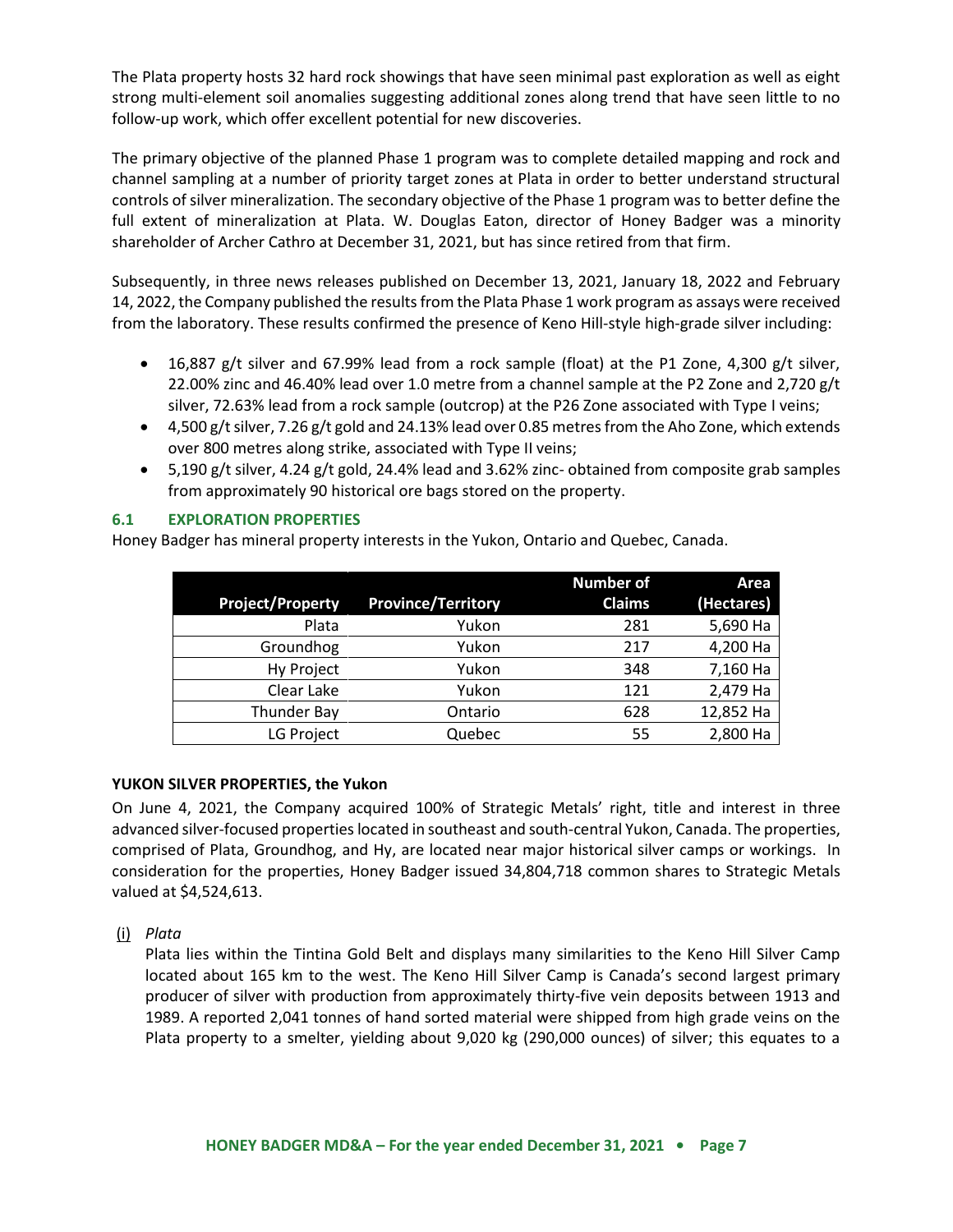recovered silver grade of approximately 4,420 grams per tonne (g/t) silver<sup>(2)</sup>.

(ii) *Groundhog*

Silver mineralization was first discovered in the road-accessible Groundhog area in 1956. Since that time over one hundred showings have been discovered in the district by various operators. One of these showings was bulk sampled in 1988 and 1995. This work resulted in the removal of 52.5 tonnes grading approximately 3,800 g/t silver. A rock sample from the property returned 11,663.5 g/t silver (3) .

# (iii) *Hy*

The road accessible Hy property covers many silver occurrences that were first discovered on the property in 1964. Three mineralized zones were the primary focus of past exploration with the areas between them essentially unexplored. Bulldozer stripping and trenching returned 684.0 g/t silver, 9.20% zinc and 11.01% lead over 1.83 metres from a chip sample at Showing A and 370.3 g/t silver, 8.22% lead and 14.01% zinc over 3.20 metres from a chip sample collected from the Hillside Showing $^{(4)}$ .

As mentioned in the Highlights section, on March 29, 2022, the Company acquired a 100% interest in the Clear Lake deposit in the Whitehorse Mining District of the Yukon, for a total consideration of \$250,000 in cash, subject to a 1% net smelter return royalty ("NSR") on all metals other than silver. The Clear Lake deposit hosts a historical NI 43-101 Inferred Resource prepared by SRK for Copper Ridge Exploration<sup>(5)(6)</sup>, of 7.76 million tonnes grading 22 grams per tonne silver, 7.6% zinc and 1.08% lead, containing 5.5 million ounces of silver, 1.4 billion pounds of zinc and 185 million pounds of lead.

During the year ended December 31 2021, the Company expended: \$4,524,613 for the acquisition of the above claims, pursuant to the issuance of 34,804,718 common shares and spent a total of \$160,462 for geology work on the Plata and \$15,000 on community relations, to start to understand and engage with the neighbouring indigenous community.

### **THUNDER BAY PROPERTIES, Ontario**

Thunder Bay Silver & Cobalt Corp.

Honey Badger controls approximately 12,852 hectares of ground in the Thunder Bay Silver District, which historically has produced 4.7 million ounces of silver from over a dozen past-producing high-grade silver mines<sup>(7)</sup>. Six claims are subject to a 2.5% net smelter royalty ("NSR") which may be reduced to a 1.0% NSR

<sup>&</sup>lt;sup>2</sup> Assessment Report Describing Diamond Drilling, Excavator Trenching, Geophysical Surveys, Geochemical Sampling, Prospecting and Water Surveys, at the Plata Project, prepared by Archer, Cathro & Associates (1981) Limited for ROCKHAVEN RESOURCES LTD. M. Turner, B.Sc., May 2009

<sup>&</sup>lt;sup>3</sup> Assessment Report Describing Geological Mapping, Prospecting, Hand Trenching and Geochemical Sampling,

at the Groundhog Property, prepared by Archer, Cathro & Associates (1981) Limited for ROCKHAVEN RESOURCES LTD., M. Kammerer, M. Turner, B.Sc., May 2010

<sup>4</sup> Assessment Report Describing Geochemical Sampling, Prospecting, Geological Mapping and Ground Surveys, at the Hy Property, prepared by Archer, Cathro & Associates (1981) Limited for STRATEGIC METALS LTD. A. Mitchell, B.Sc., GIT, November 2015

<sup>5</sup> Clear Lake Lead-Zinc-Silver Deposit, Yukon, Prepared by SRK Consulting for Copper Ridge Exploration Inc., February 2010, Authors Gilles Arseneau, Ph.D., P. Geo., Donald G. MacIntyre, Ph.D., P. Eng., Reviewed by Gordon Doerksen, P. Eng

<sup>6</sup> The foregoing resource estimate is historical in nature. The historical estimate was not prepared by the Company. The Company considers the 2010 historical estimate to be relevant and reliable given the high quality of the historical estimate completed and the fact that the estimate was prepared in accordance with NI 43-101. The Company has not independently verified the resource estimate, and therefore, it cannot be relied upon as a current mineral resource for the Company.

<sup>7</sup> J. M. Franklin, S. A. Kissin, M. C. Smyk, and S. D. Scott. Silver deposits associated with the Proterozoic rocks of the Thunder Bay District, Ontario. Canadian Journal of Earth Sciences. 23(10): 1576-1591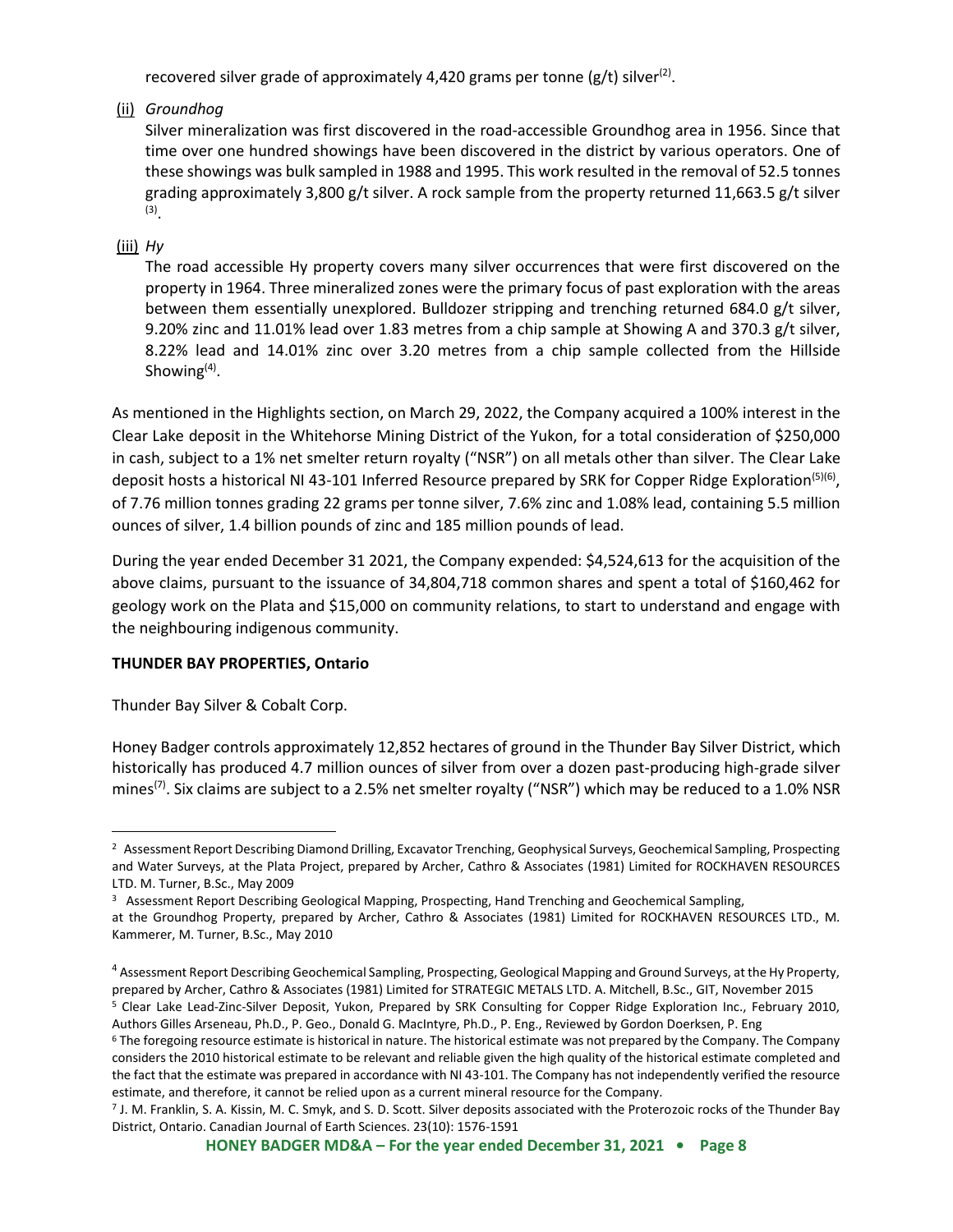in exchange for a \$1,500,000 cash payment. The Company further expanded its land position in the district with two acquisitions in 2021, detailed below:

### **Acquisitions:**

- On January 8, 2021, the Company acquired 82 map registered cell claims, contiguous and to the west of the Company's other historic Thunder Bay Silver District properties.
- On July 20, 2021, the Company announced that it closed the purchase transaction with Romios Gold to acquire 80% interest and control over an additional 1,870 hectares (4,620 acres) in 87 mining claims covering historic silver properties in the Thunder Bay Silver District. The new claims comprise substantial portions of the historic Victoria Mine and Federal Mine silver properties, plus the Lily of the Valley, Caribou and Cloud Bay prospects and solidifies Honey Badger Silver's dominant position in this historic high-grade silver camp. In consideration for the additional claims, Honey Badger issued 1,103,506 common shares to Romios Gold valued at \$77,245. As well, Honey Badger has been granted a right of first refusal by Romios Gold on the 20% remaining interest.

During the year ended December 31, 2021, the Company expended \$77,225 for the acquisition of Romios, with the issuance of 1,103,506 common shares, \$67,061 for claim costs and claim management fees and \$22,675 for exploration-related costs.

### Beaver Silver Property

On July 19, 2018, the Company entered into an option agreement to acquire up to a 100% interest in the Beaver Silver Property from Cairngorm Mines Ltd. Under the terms of the option agreement, the Company may exercise the option over a three-year period, by a) making cash payments totaling \$75,000, b) incurring exploration expenditures of \$750,000 over the option period and by c) issuing common shares with a market value of \$410,000 over the option period. Once the three conditions are met, the Optionor shall be granted a 2% NSR which may be repurchased by the Company for \$1,000,000. The Company is currently in default under the terms of the agreement. However, negotiations continue to enter into a new option agreement.

### **LG DIAMOND PROPERTY, Quebec**

Since December 2015, the Company has held the LG Diamond Project located in the James Bay Region of Quebec. Consideration for the project included 10,000,000 common shares at a fair value of \$0.01 each and granted a 2% NSR to the vendor. One half, or 1%, of the NSR can be bought back for \$1,000,000 and the remaining 1% for \$2,000,000. While these claims are in good standing, Honey Badger continues to focus on its Yukon and Thunder Bay properties.

During the year ended December 31, 2021, the Company spent a further \$35,084 on technical consulting fees to evaluate a potential acquisition.

### **6.2 EXPLORATION AND EVALUATION EXPENDITURES**

Pursuant to the Company's accounting policy for exploration and evaluation expenditures, Honey Badger expenses all costs relating to the acquisition and exploration of mineral claims and credits all revenues received against the exploration expenditures. Such costs include, but are not limited to acquisition costs, geological, geophysical studies, exploratory drilling and sampling.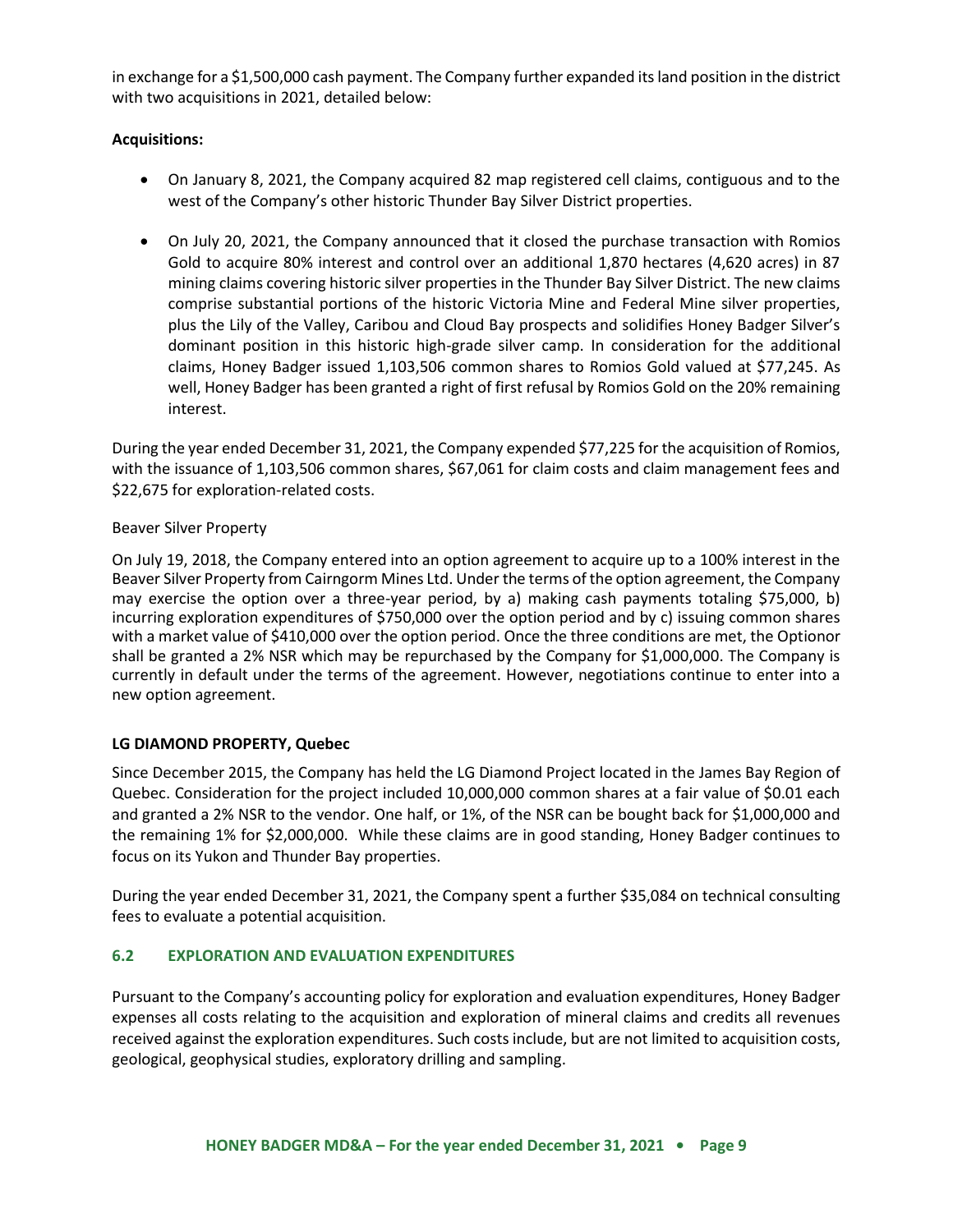Once a project has been established as commercially viable and technically feasible, related development expenditures are capitalized. This includes costs incurred in preparing the site for mining operations. Capitalization ceases when the mine is capable of commercial production, with the exception of development costs that give rise to a future benefit.

During the year ended December 31, 2021, the technical team focused on a) claims acquisition in the Yukon and in the Thunder Bay District and executing a Fall program at the Plata project. The Company incurred a total of \$4,902,140 of exploration and evaluation expenditures for acquisition, field program fees and expenses, consulting fees and claims management fees. These expenditures were made through a combination of cash payments and the issuance of shares. See above and *note 5 in the Annual Financial Statements.* 

### **6.3 FINANCIAL PERFORMANCE**

The Company's exploration and asset acquisition activities are at an early stage. As a result, the Company has no current sources of revenue other than interest earned on cash which is derived from issuances of share capital.

### **SELECTED PERIOD FINANCIAL INFORMATION**

| For the years ended December 31,                | 2021          | 2020       | 2019        |
|-------------------------------------------------|---------------|------------|-------------|
|                                                 | \$            | \$         |             |
| <b>Statement of Loss and Comprehensive Loss</b> |               |            |             |
| Exploration expenditures - program              | 237,165       |            |             |
| Exploration expenditures - acquisition costs    | 4,664,975     | 52,270     | 1,110,662   |
| General and administrative ("G&A") and business |               |            |             |
| development                                     | 1,233,768     | 653,596    | 37,349      |
| Share-based compensation                        | 861,889       | 225,000    |             |
| Other (income) loss items                       | 248,781       | (551,099)  | 137,207     |
| Net (loss) and comprehensive loss               | (7, 246, 578) | (379, 767) | (1,023,921) |
| Basic loss per share                            | \$(0.05)      | \$(0.00)   | \$(0.01)    |
| Weighted average shares outstanding             | 152,048,513   | 85,050,771 | 76,770,824  |
|                                                 |               |            |             |

| As at                                  | December 31,   | December 31,   | December       |
|----------------------------------------|----------------|----------------|----------------|
|                                        | 2021           | 2020           | 31, 2019       |
| <b>Statement of Financial Position</b> |                |                |                |
| Cash and cash equivalents              | 2,143,956      | 235,650        | 315,558        |
| Total assets                           | 2,441,037      | 728,209        | 429,598        |
| <b>Total liabilities</b>               | 683,473        | 408,322        | 543,306        |
| Shareholders' equity (deficiency)      | 1,757,564      | 319,887        | (113, 708)     |
| Accumulated deficit                    | (20, 368, 507) | (13, 121, 929) | (12, 742, 163) |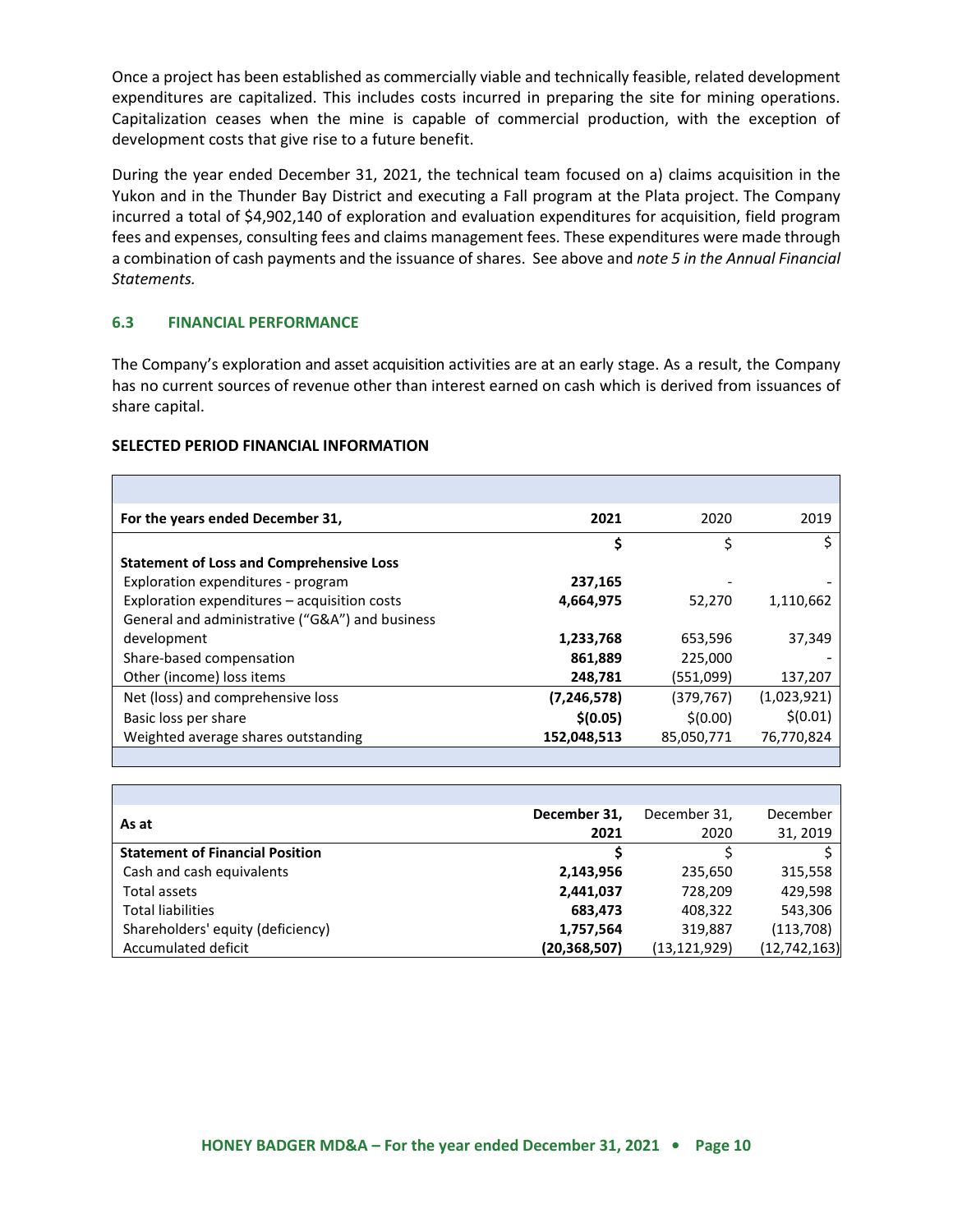#### **6.4 QUARTERLY RESULTS**

|                                                 |             | 2021         |             |             |
|-------------------------------------------------|-------------|--------------|-------------|-------------|
|                                                 | December 31 | September 30 | June 30     | March 31    |
| <b>Statement of Loss and Comprehensive Loss</b> | \$          | \$           |             |             |
| <b>Exploration expenditures</b>                 | 147,720     | 172,350      | 4,563,491   | 18,579      |
| G&A                                             | 458,416     | 236,801      | 322,980     | 215,571     |
| Share-based compensation                        | 166,182     | 21,716       |             | 673,991     |
| Other (income) loss items                       | 20,822      | (48, 252)    | 96,885      | 179,326     |
| Net loss and comprehensive loss                 | (793, 140)  | (382,615)    | (4,983,356) | (1,087,467) |
| Basic and diluted loss per share (1)            | (0.00)      | (0.00)       | (0.06)      | (0.02)      |
| <b>Statement of Financial Position</b>          | \$          | \$           | \$          |             |
| Cash & cash equivalents                         | 2,143,956   | 2,625,178    | 2,748,622   | 3,057,458   |
| Total assets                                    | 2,441,037   | 2,926,517    | 3,056,703   | 3,441,105   |
| <b>Total liabilities</b>                        | 683,473     | 597,496      | 581,338     | 488,379     |
| Shareholders' equity (deficiency)               | 1,757,564   | 2,329,021    | 2,475,365   | 2,952,726   |

|                                        |             | 2020         |            |           |
|----------------------------------------|-------------|--------------|------------|-----------|
|                                        | December 31 | September 30 | June 30    | March 31  |
| <b>Statement of Loss</b>               | \$          |              | \$         |           |
| <b>Exploration expenditures</b>        | 549         | 4,785        | 26,519     | 20,416    |
| G&A                                    | 322,479     | 192,611      | 94,197     | 41,819    |
| Share-based compensation               |             | 225,000      |            |           |
| Other (income) expense items           | (421, 953)  | (7, 149)     | (121, 961) | (36)      |
| Net loss (earnings)                    | 98,925      | (414, 247)   | (1, 245)   | (62, 199) |
| Basic and diluted loss per share (1)   | 0.00        | (0.00)       | (0.00)     | (0.00)    |
| <b>Statement of Financial Position</b> | Ś           |              | \$         |           |
| Cash & cash equivalents                | 235,650     | 537,066      | 40,704     | 32,710    |
| Total assets                           | 728,209     | 583,136      | 233,785    | 144,393   |
| <b>Total liabilities</b>               | 408,322     | 447,506      | 405,765    | 320,299   |
| Shareholders' equity (deficiency)      | 319,887     | 135,630      | (171, 979) | (175,906) |

 $(1)$  Net loss per share on a diluted basis is the same as basic net loss per share as all factors which were considered in the calculation are anti-dilutive.

#### **Year ended December 31, 2021 compared to December 31, 2020 (the "Reporting Period")**

Fiscal 2021 was a year of redirection and growth. The Company realized a loss and comprehensive loss for the year ended December 31, 2021 of \$7,246,578 (2020 - \$379,767). The loss was principally due to the purchase of certain mining assets in the Yukon with the issuance of shares valued at \$4,524,613. An additional 1,103,506 common shares valued at \$77,245 were issued for the acquisition of certain claims in the historic Thunder Bay Silver District. Changes made to Management resulted in a \$113,424 total severance payment to a former CEO and \$77,000 charged by a new corporate services provider ("Grove") for delivering certain professional services including those provided by a new CFO and Corporate Secretary. A new Executive Chairman and President were added to the seasoned Management slate and these appointments contributed to the increase of management fees (\$527,601 vs. \$270,286 in 2020. The Company incurred higher investor relations and business development costs (\$313,683 vs. \$6,888 in the prior year) as a result of an a) enhanced marketing effort in anticipation of the March hard dollar raise and the July flow-through financing (the "2021 Financings"). Fees for several investor conferences also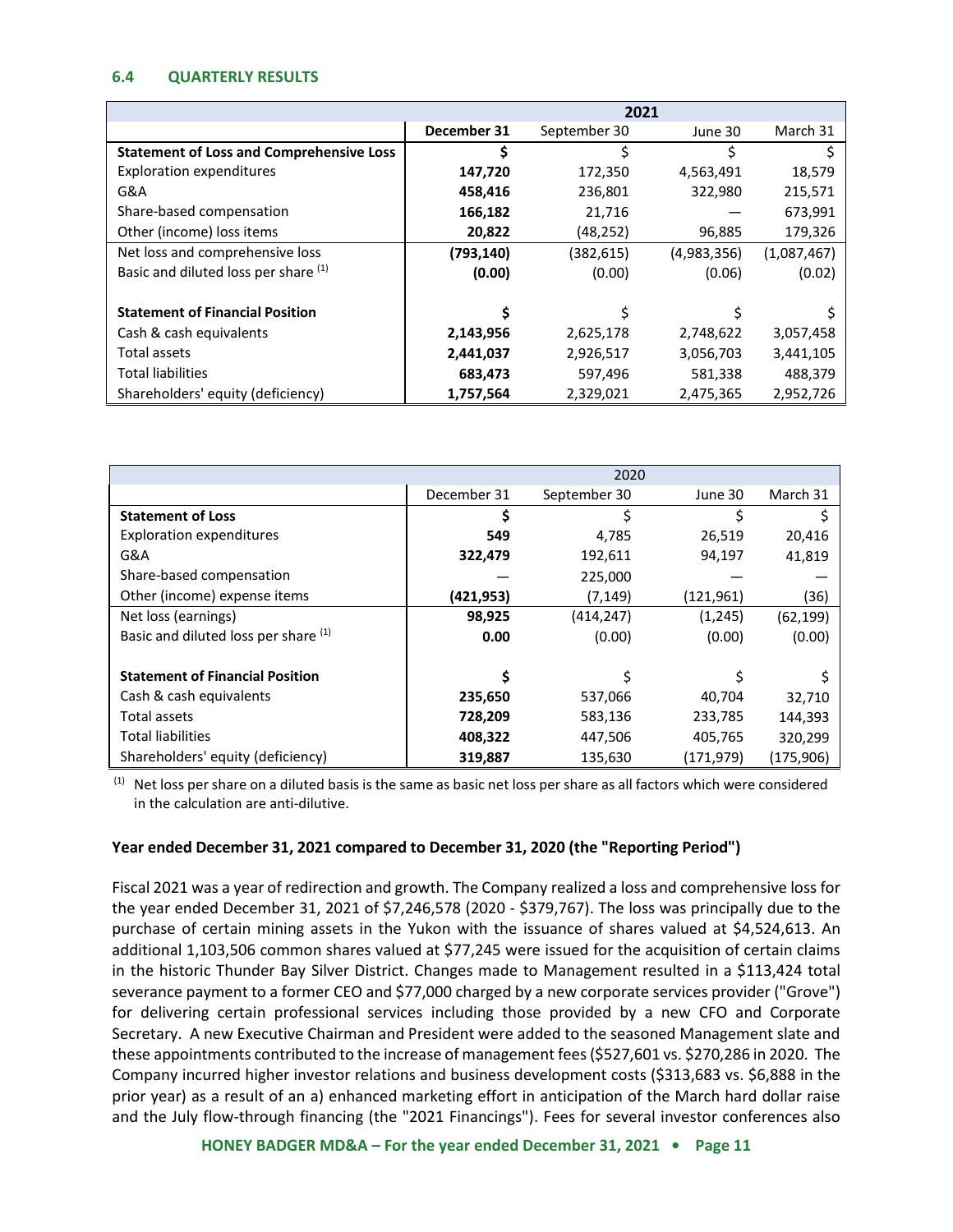contributed to the increase year-over-year. Four consultants have been retained to provide leads and analysis of potential asset acquisitions and exploration properties. These retentions contributed approximately \$60,000 to the professional and consulting fees line item. Regulatory and transfer agent fees were higher in 2021 due to the costs associated with the 2021 Financings. Legal fees of approximately \$128,500 incurred during the Reporting Period were expended for advice for potential acquisitions, severance negotiations and reviews of prospective consulting and transaction agreements. Legal costs directly incurred in connection with the 2021 Financings have been classified to the Statement of Financial Position as share issue costs. Exploration and evaluation expenditures were significantly higher in 2021 primarily due to the acquisition of certain claims and the completion of a summer field program in the Yukon. See 6.2 Exploration and Evaluation Expenditures.

Overall, 2021 was a year of building the Company's portfolio of mineral-based assets. Management continues to be engaged in planning technical programs and identifying new silver and other metal-based assets for acquisition in 2022.

### **Three months ended December 31, 2021 compared to December 31, 2020**

The Company realized a net loss of \$793,140 during the three months ended December 31, 2021 compared to a gain of \$98,925 for the three months ended December 31, 2020. The majority of transactions and activity more particularly described above, transpired in Q2. Q1 was a transitional period from former Management to current Management, and a period of building the exploration and corporate development team. Q3 resulted in closing on two acquisitions at the end of much due diligence in the first half of the year. The hard dollar raise occurred at the end of Q1 but certain costs associated with the financing were charged in Q2. Similar to the share price of many junior exploration during 2021, the trading price of Blue Thunder Mining Inc. remained lower than the value recorded at the time of acquisition, and this resulted in an unrealized loss of \$309,781 being recorded for the Reporting Period. Further, as the price paid for the July 2021 FT Offering shares was higher than the market price at the time of the financing, a premium of \$84,090 was recorded as a liability; however, qualified expenditures were made during the Reporting Period and the Company has a commitment to spend \$82,346 of CEE by December 31, 2022. The remaining flow-through share premium liability is \$27, 450.

### **6.5 CASH FLOW ANALYSIS**

Cash flow (used in)/provided by for the year ended December 31, 2021 and 2020 was as follows:

| Year ended December 31,                          | 2021          | 2020         |
|--------------------------------------------------|---------------|--------------|
| Net cash (used in) provided by:                  |               |              |
| <b>Operating activities</b>                      | \$(1,396,292) | \$(793, 439) |
| <b>Financing activities</b>                      | 3,304,598     | 588,361      |
| Investing activities                             |               | 125,170      |
| Increase (decrease) in cash and cash equivalents | 1,908,306     | (79, 908)    |
| Cash and cash equivalents, beginning of year     | 235,650       | 315,558      |
| Cash and cash equivalents, end of year           | \$2,143,956   | \$235,650    |

Net cash used in operating activities during the year ended December 31, 2021 was \$1,396,292 which was partially funded by the successful HD and FT financings in 2021. The 2021 Financings comprised net cash of \$3,304,598 as a result of the closing of the \$3,000,000 non-brokered HD financing, the \$252,270 FT share raise, the exercise of 1,700,000 options and the exercise of 688,250 warrants. In the same period in 2020 a private placement was completed, and certain warrants were exercised for net proceeds of \$588,361.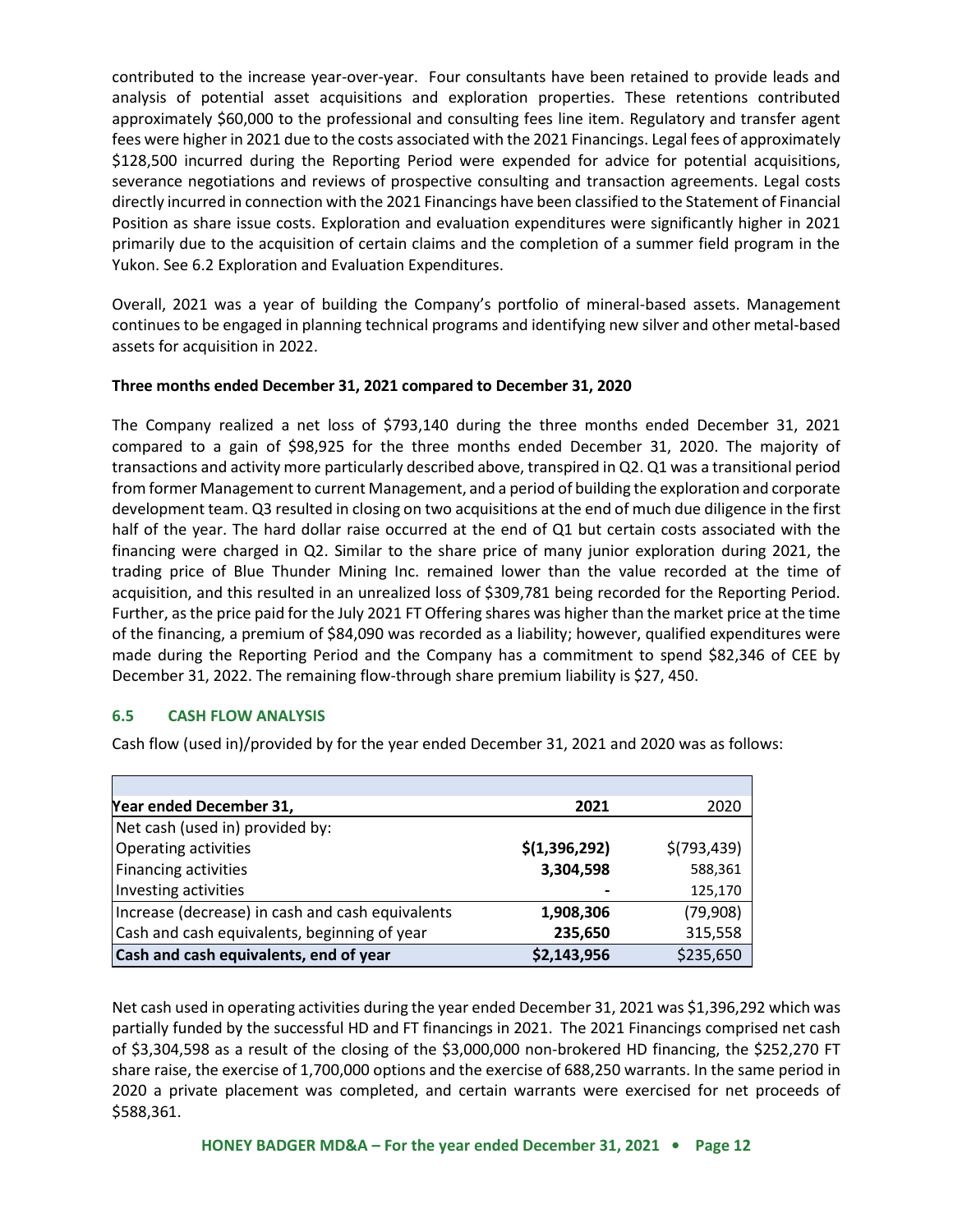#### **6.6 RELATED PARTY TRANSACTIONS AND KEY MANAGEMENT COMPENSATION**

#### **i. Related Party Transactions**

Related parties as defined by IAS 24 - *Related Party Disclosures*include members of the Board of Directors, key management personnel, and any companies controlled by these individuals. Key management personnel include those persons having authority and responsibility for planning, directing, and controlling activities of the Company being directors and executive management, comprising of the Chief Executive Officer and the Chief Financial Officer.

*See note 12 in the Annual Financial Statements* for the details of all related party transactions.

#### **ii. Key Management Compensation**

During the year ended December 31, 2021 and 2020, the compensation of Key Management Personnel, including directors of the Company, was as follows:

| Year ended December 31,                 | 2021        | 2020      |
|-----------------------------------------|-------------|-----------|
| Short-term benefits                     | \$683,672   | \$290,714 |
| Share-based compensation <sup>(3)</sup> | 686.825     | 189,000   |
|                                         | \$1,370,497 | \$479,714 |

 $(1)$  Included in management fees, professional fees, and exploration expenditures.

- $(2)$  Severance payments totaling \$113,424 were paid to a former CEO.
- <sup>(3)</sup> The Company's CFO and Corporate Secretary are retained through Grove Corporate Services Ltd. ("Grove"). Grove charges the Company \$7,000 per month plus HST for its services.
- <sup>(4)</sup> Represents the expense of stock options granted during the period to Key Management Personnel.

At December 31, 2021, a total of \$174,737 (2020 - \$22,373) is included in accounts payable for unpaid management and consulting fees and E&E. These transactions were conducted in the normal course of operations.

Directors do not receive cash compensation but may be eligible for stock option grants as the Plan allows.

### **7.0 LIQUIDITY AND CAPITAL MANAGEMENT**

As of December 31, 2021, the Company had working capital of  $$1,757,564$  (December 31, 2020 – \$319,887). During the first quarter of 2021, the Company raised gross proceeds of \$3,000,000 from the issuance of 42,857,142 Units, comprised of one common share and one-half purchase warrant for \$0.07 for each Unit. Each whole warrant may be exercised until March 18, 2024, for \$0.10 per common share. The Company also received proceeds of \$147,825 from the exercise of options and warrants.

In July 2021 a flow-through share financing was completed for gross proceeds of \$252,270. In managing liquidity, the Company's primary objective is to ensure the entity can continue as a going concern while raising additional funding to meet its obligations as they come due, and to maximize shareholder return. The Company's operations to date have been funded by issuing equity.

The Company monitors its capital structure and makes adjustments to it according to market conditions in an effort to meet its objectives given the current outlook of the business and industry in general. The Company may manage its capital structure by issuing new shares, adjusting capital spending, or disposing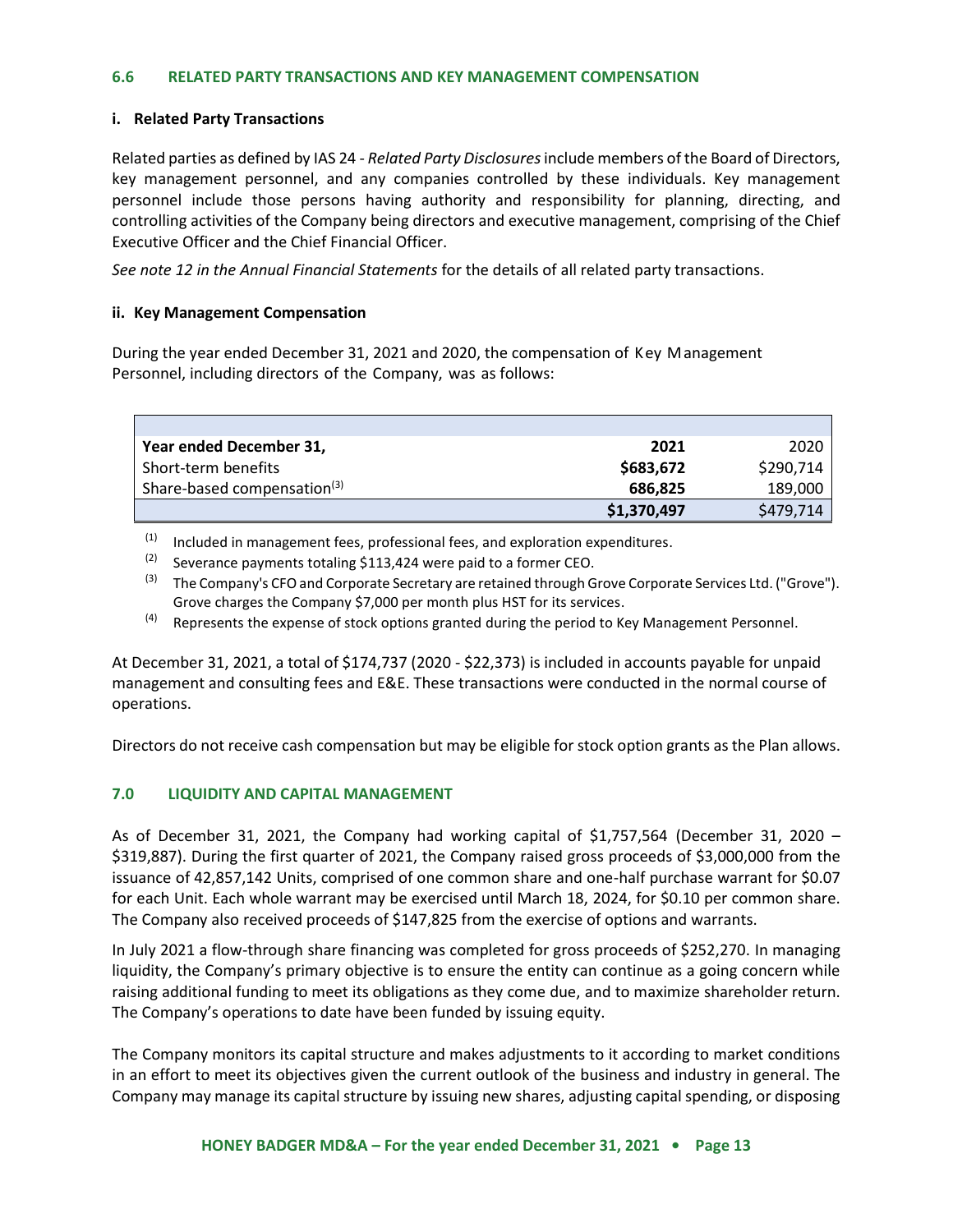of assets. The capital structure is reviewed by management and the Board of Directors on an ongoing basis.

The Company's ability to continue to carry out its planned exploration activities is uncertain and dependent upon securing additional financing. As of December 31, 2021, Management believes the Company is well funded to complete its planned exploration and evaluation activities during the year however depending on exploration results and any successful acquisitions of additional assets, the Company may seek additional funding through equity or debt financings.

The Company considers its capital to be comprised of share capital which at December 31, 2021, totaled \$1,757,564 (December 31, 2020 - \$319,887).

The Company manages capital through its financial and operational forecasting processes. The Company reviews its working capital and forecasts its future cash flows based on operating expenditures, and other investing and financing activities. The forecast is updated based on activities related to its mineral properties. The Company's capital management objectives, policies and processes have remained significantly unchanged during the year ended December 31, 2021 and 2020.

### **7.1 FINANCIAL INSTRUMENTS AND RISK MANAGEMENT**

#### **Financial Instruments** – *see notes 3 and 13 in the Annual Financial Statements.*

The Company's activities expose it to a variety of financial risks: credit risk, liquidity risk and market risk (including interest rate, foreign currency risk and price risk).

Risk management is carried out by the Company's management team with oversight of these risks by the Company's Board of Directors.

(i) Credit risk

The Company's credit risk is the risk of counterparty default on cash and cash equivalents held on deposit with financial institutions. The Company manages this risk by ensuring that deposits are only held with first tier Canadian banks and financial institutions. The Company's receivables related to sales taxes have negligible counterparty default risk. The Company's receivables related to companies related by common management are subject to counterparty default risk.

(ii) Liquidity risk

The Company's liquidity risk is the risk that Company has insufficient funds to settle its contractual financial liabilities. The Company manages this risk by ensuring sufficient funds are available as contractual cash flows become due.

The Company's approach to managing liquidity risk is to ensure that it will have sufficient liquidity to meet liabilities when due. As of December 31, 2021, the Company had a balance of cash and cash equivalents of \$2,143,956 (2020 - \$235,650) to settle current accounts payable and accrued liabilities of \$357,992 (2020 - \$110,291). While the Company has been successful in obtaining required funding in the past, there is no assurance that future financings will be available. All the Company's financial liabilities have contractual maturities of less than 30 days except for the flow-through share premium liability which must be cured by December 31, 2022.

(iii) Market risk

The Company's market risk arises from changes in interest rates, foreign exchange rates, and commodity prices that could have an impact on profit or loss. This includes: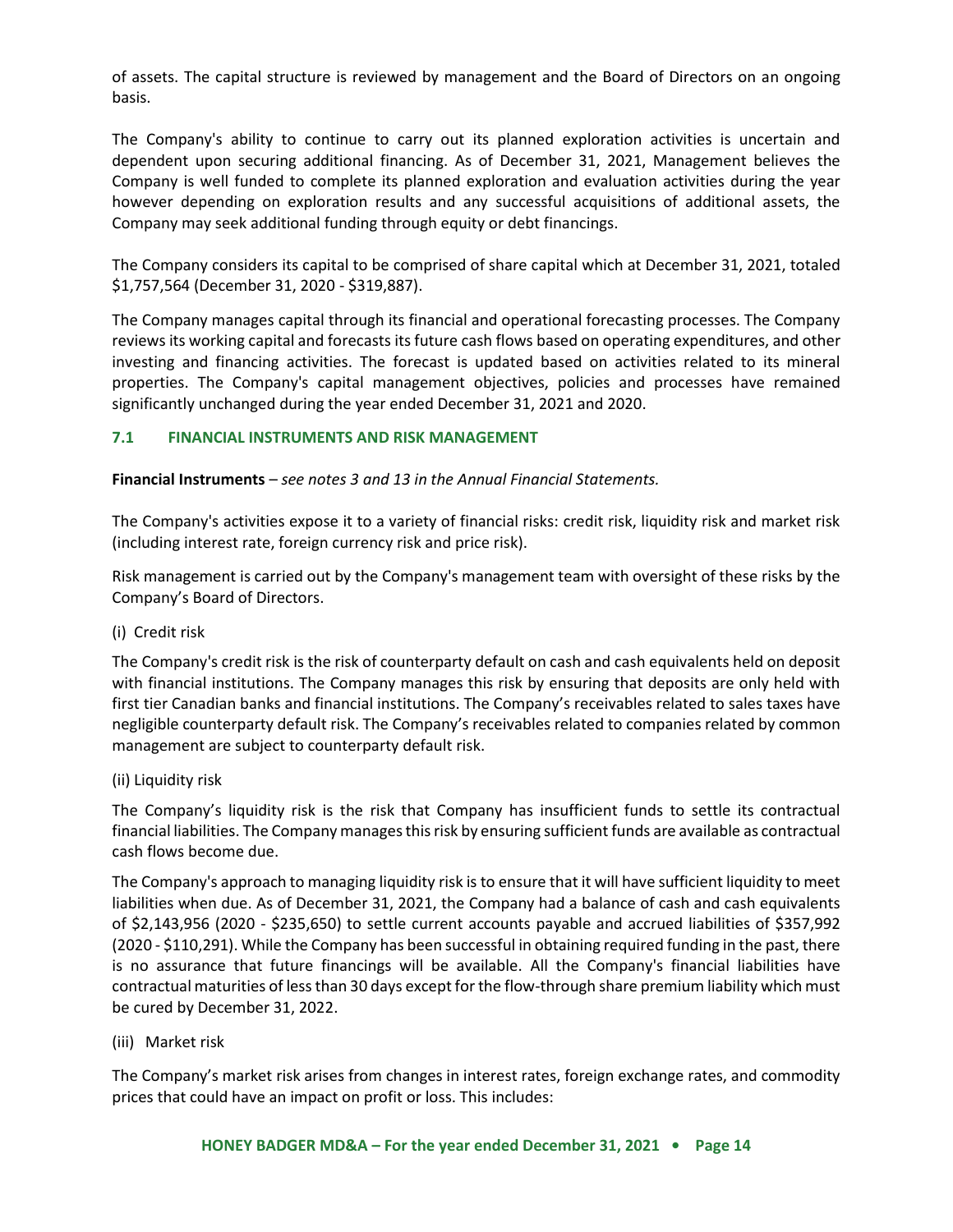- Interest rate risk is the sensitivity of the fair value or of the future cash flows of a financial instrument to changes in interest rates. The Company does not have any financial assets or liabilities that were subject to variable interest rates.
- The Company is exposed to price risk with respect to equity prices and commodity prices. Equity price risk is defined as the potential adverse impact on the Company's loss due to movements in individual equity prices or general movements in the level of the stock market. Commodity price risk is defined as the potential adverse impact and economic value due to commodity price movements and volatilities. As the Company is not a commodity producer, management believes the Company's exposure to price risk is minimal.
- Foreign currency risk is the sensitivity of the fair value or of the future cash flows of financial instruments to changes in foreign exchange rates. The Company does not have any financial assets or liabilities that were subject to variable foreign exchange rates and as such the Company is not subject to currency risk.

#### **8.0 OFF-BALANCE SHEET ARRANGEMENTS**

The Company does not have any off-balance sheet arrangements.

#### **9.0 PROPOSED TRANSACTION**

The Company has no other proposed transactions pending however Management has been actively reviewing potential property acquisitions, investment and joint venture transactions and other opportunities with a view to expand the asset base of the Company.

See section 6.0 – Technical Performance and 2021 Work Program

### **10.0 CRITICAL ACCOUNTING JUDGMENTS, ESTIMATES, AND ASSUMPTIONS**

The Company's management makes judgments in its process of applying the Company's accounting policies in the preparation of its consolidated financial statements. In addition, the preparation of financial data requires that the Company's management make assumptions and estimates of effects of uncertain future events on the carrying amounts of the Company's assets and liabilities at the end of the reporting period and the reported amounts of revenues and expenses during the reporting period. Actual results may differ from those estimates as the estimation process is inherently uncertain. Estimates are reviewed on an ongoing basis based on historical experience and other factors that are considered to be relevant under the circumstances. Revisions to estimates and the resulting effects on the carrying amounts of the Company's assets and liabilities are accounted for prospectively.

Management of the Company applies assumptions and makes judgements in determining the going concern, deferred flow-through premium estimates, deferred taxes, share-based compensation, and warrant fair value estimates.

For additional details, the accounting policies, and critical judgments, estimates and assumptions applied in the preparation of the Company's consolidated financial statements are reflected in note 2 of the Annual Financial Statements for the year ended December 31, 2021.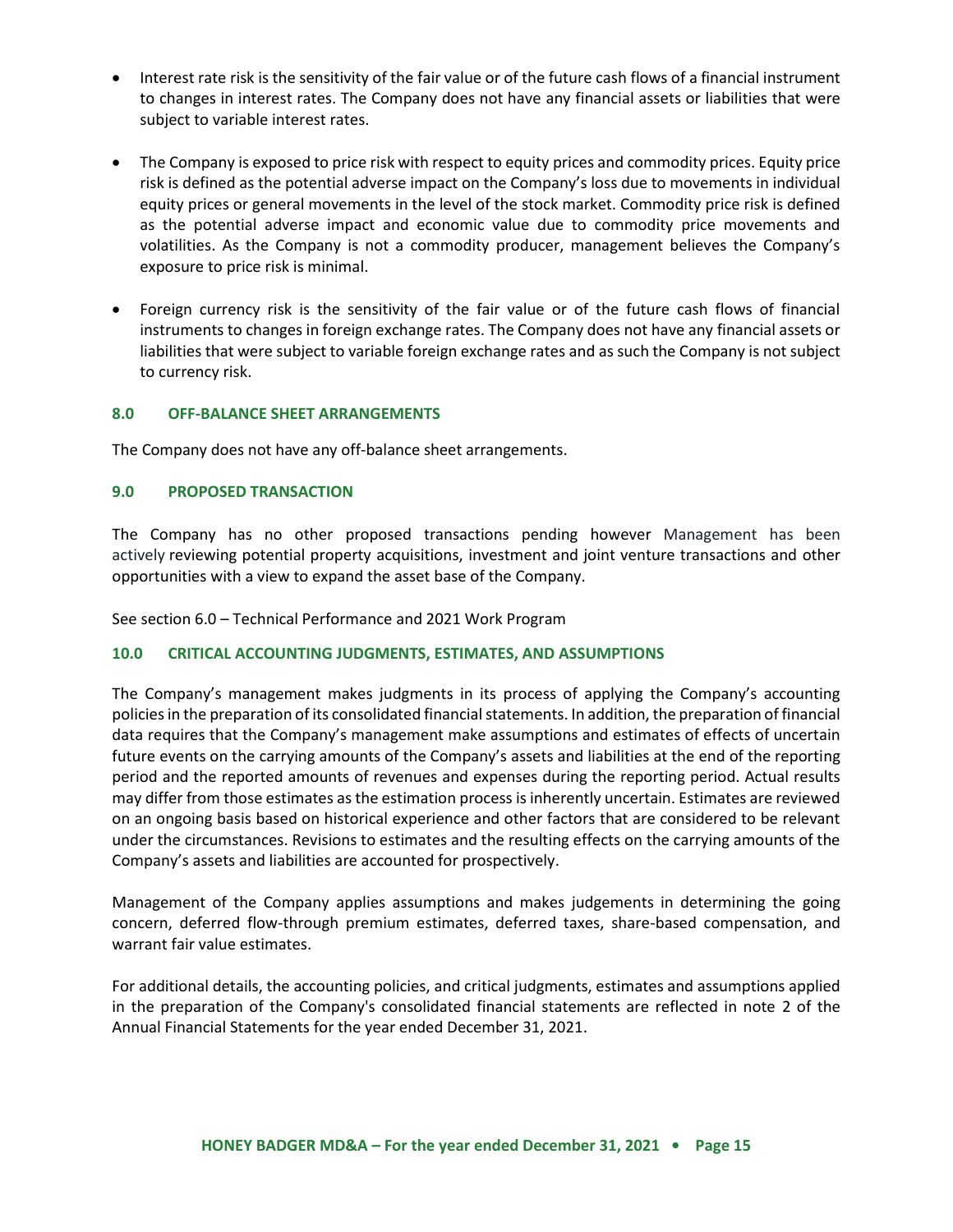#### **11.0 NEW ACCOUNTING STANDARDS**

#### **Basis of Consolidation**

The Company's consolidated financial statements include the accounts of the Company, and its wholly owned subsidiaries, 606596 Alberta Ltd., The Thunder Bay Silver & Cobalt Corp., and 2815210 Ontario Inc.

Subsidiaries consist of entities over which the Company is exposed to, or has rights to, variable returns as well as the ability to affect those returns through the power to direct the relevant activities of the entity. Subsidiaries are fully consolidated from the date control is transferred to the Company and are deconsolidated from the date control ceases. The consolidated financial statements include all the assets, liabilities, revenues, expenses and cash flows of the Company and its subsidiaries after eliminating interentity balances and transactions.

#### **New Accounting Standards Not Yet Effective**

IAS 1 and IAS 37 have been amended but are not yet effective. A description of the amendments to these Accounting Standards is provided in note 2 of the Annual Financial Statements.

#### **12.0 INCOME TAX STATUS**

See note 12 *in the Annual Financial Statements.*

#### **13.0 SHARE CAPITAL: common shares, warrants and stock options**

Activity in the Company's equity accounts is more fully described in note 8 of the Annual Financial Statements for the year ended December 31, 2021.

There were 177,688,639 common shares outstanding as of December 31, 2021 and the issued share capital was \$17,056,261.

|                                           | Number of     |              |
|-------------------------------------------|---------------|--------------|
|                                           | common shares | Amount       |
| Balance, December 31, 2019                | 80,370,824    | \$9,540,406  |
| Private placements (i)                    | 12,500,000    | 500,000      |
| Less: share issue costs                   |               | (23, 149)    |
| Warrants issued (ii)                      |               | (232, 704)   |
| <b>Exercise of warrants</b>               | 1,982,400     | 172,815      |
| Balance, December 31, 2020                | 94,853,224    | \$9,957,368  |
| Private placements (ii)(v)                | 44,538,941    | 3,252,270    |
| Less: share issue costs                   |               | (95, 497)    |
| Shares issued for acquisitions $(iii)(v)$ | 35,908,224    | 4,601,858    |
| Warrants issued (ii)                      |               | (858, 443)   |
| Exercise of warrants                      | 688,250       | 88,218       |
| Exercise of stock options                 | 1,700,000     | 194,577      |
| Deferred flow-through premium             |               | (84,090)     |
| Balance, December 31, 2021                | 177,688,639   | \$17,056,261 |

(i) Changes in share capital during the years ended December 31, 2021 and 2020 were as follows: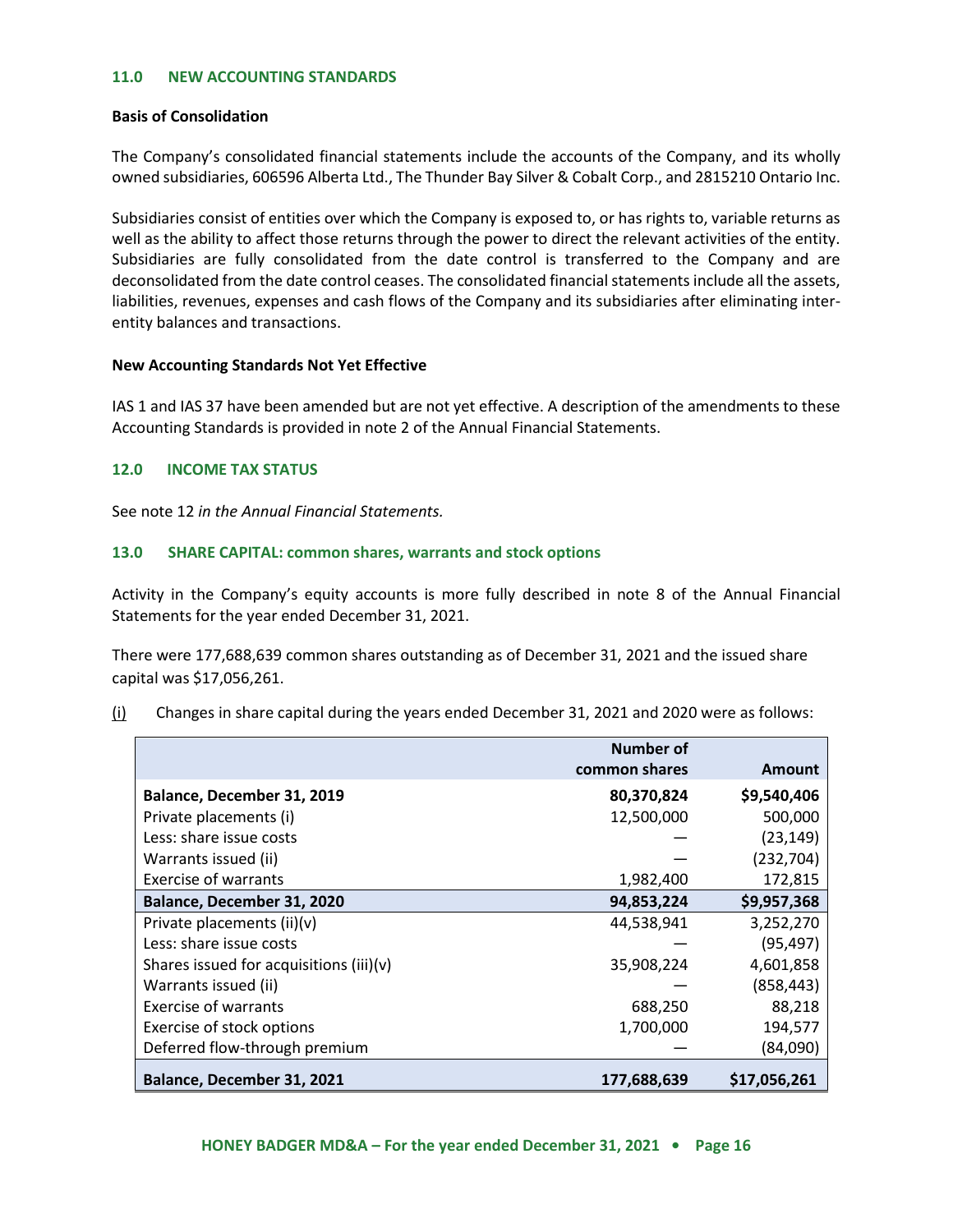For details of all share and warrant issuances throughout 2020 and 2021 – *see note 8 in the Annual Financial Statements.* 

|                            |               | Weighted       |                   |
|----------------------------|---------------|----------------|-------------------|
|                            | <b>Number</b> | average        | Fair value on the |
|                            | of warrants   | exercise price | date of issuance  |
| Balance, December 31, 2019 | 18,375,077    | \$0.11         | \$746.172         |
| Issued                     | 12,500,000    | 0.05           | 232,704           |
| Exercised                  | (1,982,400)   | 0.06           | (61, 305)         |
| Expired                    | (9,897,081)   | 0.09           | (282,324)         |
| Balance, December 31, 2020 | 18,995,596    | \$0.08         | \$635,247         |
| Issued                     | 21,428,571    | 0.10           | 856,579           |
| Issued                     | 114,926       | 0.15           | 1,864             |
| Expired                    | (6, 182, 346) | (0.08)         | (368,883)         |
| Exercised                  | (688,250)     | (0.07)         | (38, 143)         |
| Balance, December 31, 2021 | 33,668,497    | \$0.08         | \$1,086,664       |

(ii) Changes in warrants activity during the years ended December 31, 2021 and 2020 were as follows:

The following table reflects the warrants issued and outstanding as at December 31, 2021:

| Date of issue   | <b>Expiry date</b> | <b>Exercise</b><br>price | <b>Number of</b><br>warrants | <b>Remaining life</b><br>(years) |
|-----------------|--------------------|--------------------------|------------------------------|----------------------------------|
| August 21, 2020 | August 21, 2022    | \$0.05                   | 12,125,000                   | 0.64                             |
| July 2, 2021    | July 02, 2023      | \$0.15                   | 114,926                      | 1.50                             |
| March 18, 2021  | March 18, 2024     | \$0.10                   | 21,428,571                   | 2.21                             |
|                 |                    | \$0.08                   | 33,668,497                   |                                  |

The Company has a stock option plan (the "Plan") pursuant to which the Company's Board of Directors may grant incentive stock options to directors, officers, employees and consultants at the discretion of the Board of Directors. The exercise price of the options cannot be less than the closing price of the Company's shares on the trading day preceding the date of grant and the maximum term of any option cannot exceed five years. The Board, in accordance with applicable Exchange or other regulatory requirements, if any, will determined the vesting period. There is no minimum vesting period unless the optionee is engaged in investor relation activities. The maximum aggregate number of common shares under option at any time under the Plan cannot exceed 10% of the issued shares. The fair value of the share-based compensation is recognized as contributed surplus upon vesting.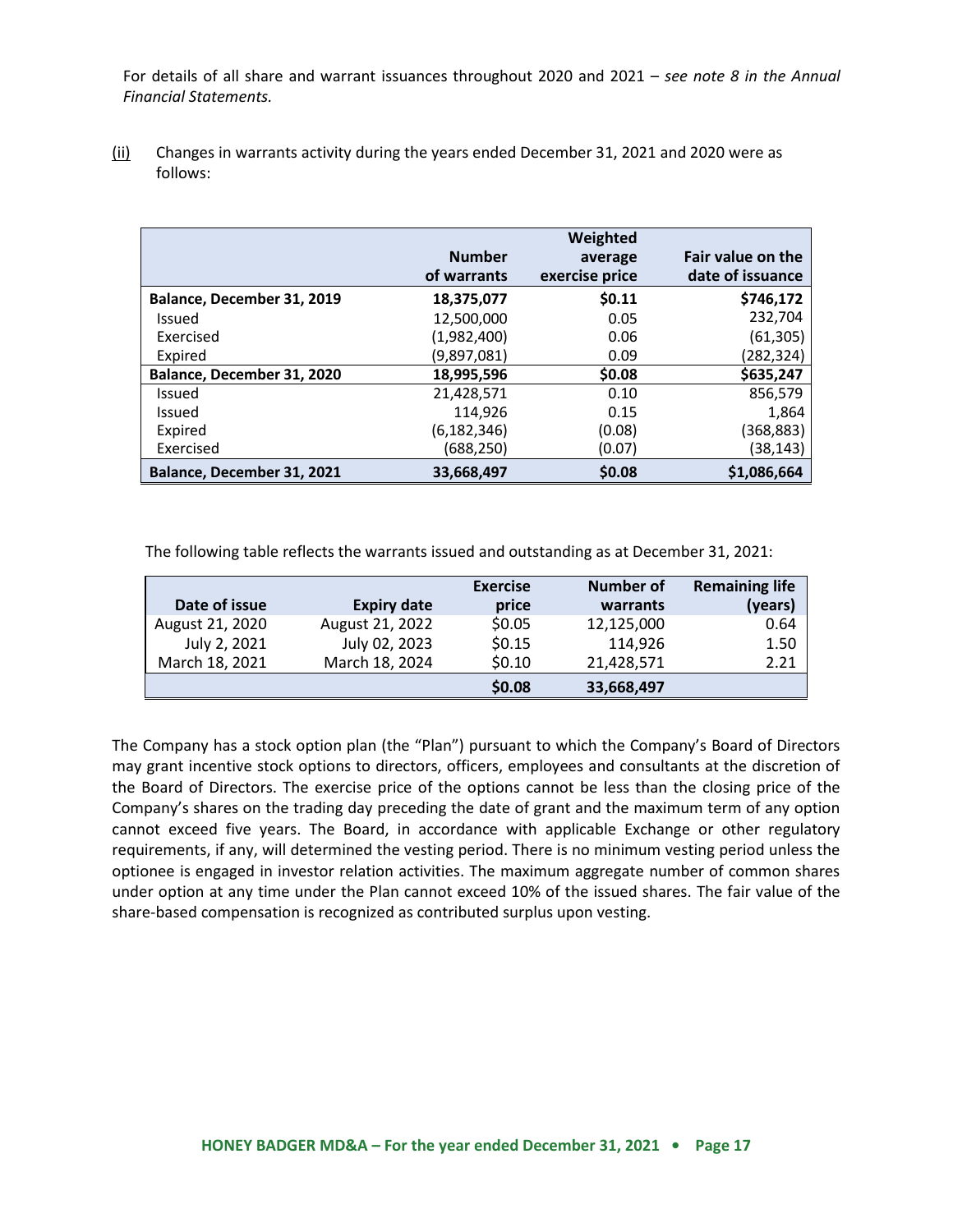The following is the stock option activity of the Company as at and during the years ended December 31, 2021 and 2020:

|                            | <b>Number of</b> | <b>Weighted average</b> |
|----------------------------|------------------|-------------------------|
|                            | stock options    | exercise price          |
| Balance, December 31, 2019 | 5,855,000        | \$0.08                  |
| Granted (i)                | 3,750,000        | 0.06                    |
| Expired (ii)               | (3,030,000)      | 0.05                    |
| Balance, December 31, 2020 | 6,575,000        | \$0.06                  |
| Granted (iii) to (ix)      | 13,884,800       | 0.10                    |
| Expired                    | (1,300,000)      | (0.10)                  |
| Exercised                  | (1,700,000)      | 0.06                    |
| Balance, December 31, 2021 | 17,459,800       | \$0.09                  |

The following table reflects the stock options outstanding as of December 31, 2021:

| Outstanding | <b>Options</b> | <b>Exercise</b> |                    | Weighted<br>average life |
|-------------|----------------|-----------------|--------------------|--------------------------|
| options     | exercisable    | price           | <b>Expiry date</b> | (years)                  |
| 675,000     | 675,000        | \$0.10          | August 20, 2023    | 1.14                     |
| 100,000     |                | \$0.07          | November 01, 2024  | 2.84                     |
| 2,900,000   | 2,900,000      | \$0.06          | August 28, 2025    | 3.66                     |
| 300,000     | 300,000        | \$0.08          | February 11, 2026  | 4.12                     |
| 250,000     | 250,000        | \$0.12          | February 14, 2026  | 4.12                     |
| 6,175,000   | 6,175,000      | \$0.125         | March 23, 2026     | 4.22                     |
| 1,500,000   | 500,000        | \$0.08          | August 3, 2026     | 4.59                     |
| 750,000     | 250,000        | \$0.065         | October 28, 2026   | 4.82                     |
| 4,809,800   | 1,603,267      | \$0.075         | December 30, 2026  | 5.00                     |
| 17,459,800  | 12,653,267     | \$0.09          |                    |                          |

#### **14.0 COMMITMENTS AND PROVISION**

- (i) Flow-through expenditure commitments: from time to time, the Company completes flow-through share financings that involve a commitment to incur Canadian Exploration Expenditures ("CEEs") prior to the end of specific calendar years and to renounce the CEE tax deductions to the subscribers. The Company has determined, through historical audits by the Canada Revenue Agency ("CRA"), and the Company's independent auditors, that it may continue to have a shortfall on previously renounced flow-through financings and has recorded a provision of \$298,031 for shareholder identification.
- (ii) COVID-19: see the discussion entitled *Novel Coronavirus ("COVID-19")* at the end of this MD&A.
- (iii) Effective January 25, 2021, the former Chief Executive Officer of the Company resigned. Management negotiated a settlement package of \$113,424 cash.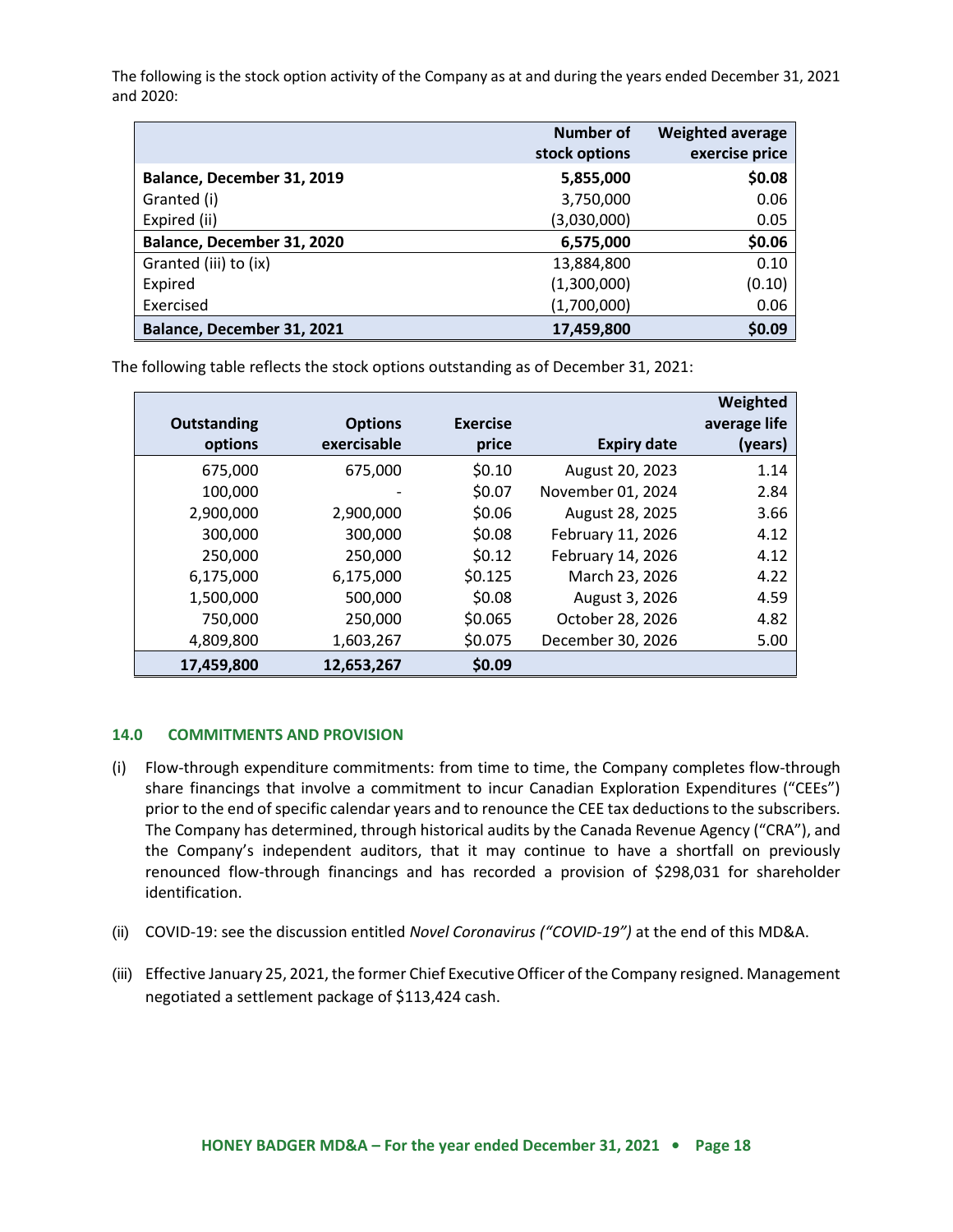- (iv) Effective January 25, 2021, the Company engaged Chad Williams to serve as Executive Chairman of the Company. His base fee is \$25,000 per month and he is eligible to participate in the Company's stock option plan. Certain success fees may also be payable, at the discretion of the Board of Directors and early termination of the contract and/or a change of control transaction may result in an additional compensation payout of up to 24 months base fees plus bonus fees.
- (v) Effective February 1, 2021, the Company engaged Grove to provide corporate services (the "Services") to the Company including those provided by the Chief Financial Officer ("CFO") and Corporate Secretary. The fees paid for the Service is \$7,000 per month. This contract is renewable annually with an early termination penalty of two months' fees.

### **15.0 OUTSTANDING SHARE DATA**

As of May 2, 2022, the number of common shares outstanding or issuable pursuant to option and warrant entitlements is as follows:

| As at             | <b>Common Shares</b> | <b>Warrants</b> | <b>Stock Options</b> | <b>Fully Diluted</b> |
|-------------------|----------------------|-----------------|----------------------|----------------------|
| December 31, 2020 | 94,853,224           | 18,995,596      | 6,575,000            | 120,423,820          |
| December 31, 2021 | 177,688,639          | 33,668,497      | 17,459,800           | 228,816,936          |
| April 29, 2022    | 177,688,639          | 33,668,497      | 17,459,800           | 228,816,936          |

### **16.0 CONTROLS**

#### **16.1 INTERNAL CONTROLS OVER FINANCIAL REPORTING**

Due to the small size of the Company's finance department, there are a limited number of personnel handling accounting and financial matters and as a result, there is a lack of segregation of duties. Management believes that it has designed sufficient compensating internal controls to mitigate these limitations, including dual signatories on all cheques. Additional internal controls include audit committee and senior management review and oversight.

### **17.0 OTHER RISKS**

Risk factors that must be considered in achieving the Company's business objectives include the risk that exploration or joint venture activities may not result in the discovery of minerals or definition of any mineral resources or reserves, that significant expenses could be required to define mineral reserves, that environmental, land title and competitive issues may prevent the development of any mineral reserves, and that the Company or its prospective joint venture partners may fail to generate adequate funding to develop mineral reserves.

The Company accepts the risks which are inherent to mineral exploration programs, venturing into certain joint venture relationships, and the exposure to the cyclical nature of mineral prices. The Company relies on the geological and industry expertise of its Toronto-based management team and engages subcontractors to complete certain aspects of its exploration and acquisition programs.

An investment in the securities of the Company is highly speculative and involves numerous and significant risks and should be undertaken only by investors whose financial resources are sufficient to enable them to assume such risks and who have no need for immediate liquidity in their investment.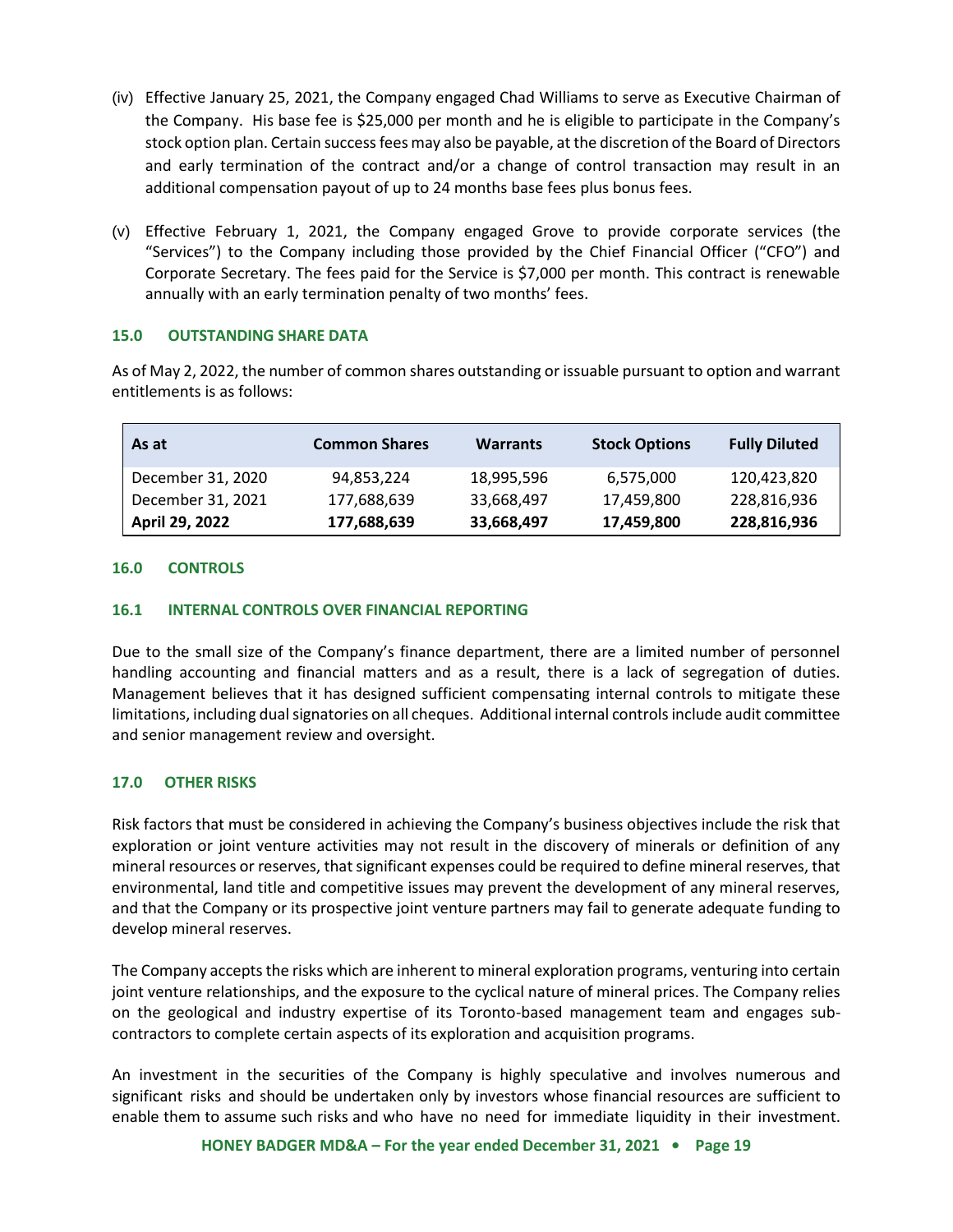Prospective investors should carefully consider the risk factors described below.

• *Exploration Stage Company and Exploration Risks*

The Company is a junior resource company focused primarily on the acquisition and exploration of mineral properties located in Canada. The properties of the Company have no established reserves. There is no assurance that any of the projects can be mined profitably. Accordingly, it is not assured that the Company will realize any profits in the short to medium term, if at all. Any profitability in the future from the business of the Company will be dependent upon developing and commercially mining an economic deposit of minerals, which in itself is subject to numerous risk factors. The exploration and development of mineral deposits involve a high degree of financial risk over a significant period of time that even a combination of management's careful evaluation, experience and knowledge may not eliminate. While discovery of ore-bearing structures may result in substantial rewards, few properties that are explored are ultimately developed into producing mines. Major expenses may be required to establish reserves by drilling and to construct mining and processing facilities at a particular site. It is impossible to ensure that the current exploration program of the Company will result in profitable commercial mining operations. The profitability of the Company's operations will be, in part, directly related to the cost and success ofits exploration and development programs, which may be affected by a number of factors. Substantial expenditures are required to establish reserves that are sufficient to commercially mine some of the Company's properties and to construct complete and install mining and processing facilities on those properties that are actually mined and developed.

### • *No History of Profitability*

The Company is an exploration stage company with no history of profitability. There can be no assurance that the operations of the Company will be profitable in the future. The Company has limited financial resources and will require additional financing to further explore, develop, acquire, retain and engage in commercial production on its property interests and, if financing is unavailable for any reason, the Company may become unable to acquire and retain its mineral concessions and carry out its business plan.

### • *Government Regulations*

The Company's exploration operations are subject to government legislation, policies and controls relating to prospecting, development, production, environmental protection, mining taxes and labor standards. In order for the Company to carry out its mining activities, its exploitation must be kept current. There is no guarantee that the Company's exploitation will be extended or that new exploitation will be granted. In addition, such exploitation could be changed and there can be no assurances that any application to renew any existing will be approved. The Company may be required to contribute to the cost of providing the required infrastructure to facilitate the development of its properties. The Company will also have to obtain and comply with permits and that may contain specific conditions concerning operating procedures, water use, waste disposal, spills, environmental studies, abandonment and restoration plans and financial assurances. There can be no assurance that the Company will be able to comply with any such conditions.

#### • *Market Fluctuation and Commercial Quantities*

The market for minerals is influenced by many factors beyond the control of the Company such as changing production costs, the supply and demand for minerals, the rate of inflation, the inventory of mineral producing companies, the international economic and political environment, changes in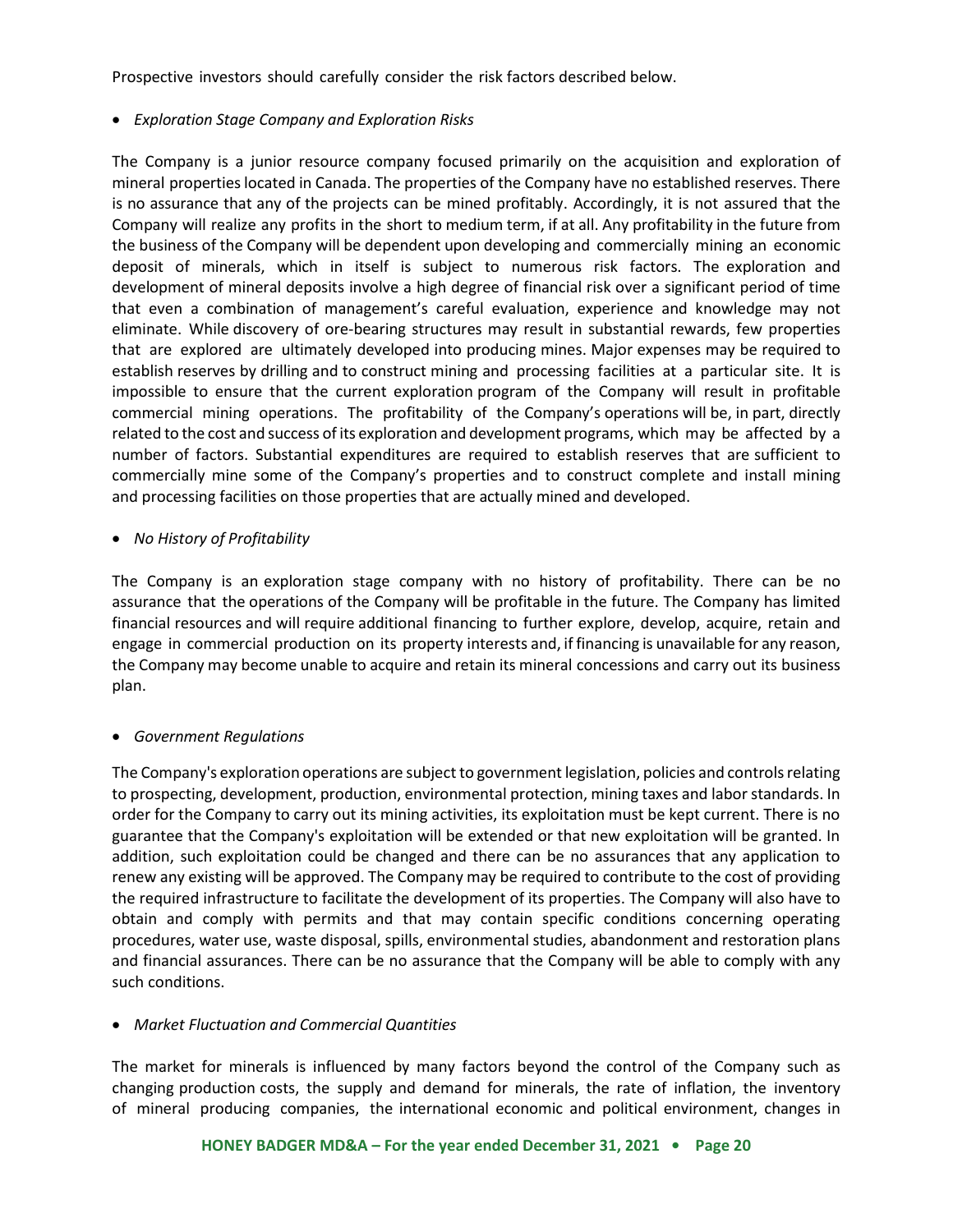international investment patterns, global or regional consumption patterns, costs of substitutes, currency availability and exchange rates, interest rates, speculative activities in connection with minerals, and increased production due to improved mining and production methods. The metals industry in general is intensely competitive and there is no assurance that, even if commercial quantities and qualities of metals are discovered, a market will exist for the profitable sale of such metals. Commercial viability of precious and base metals and other mineral deposits may be affected by other factors that are beyond the Company's control including particular attributes of the deposit such as its size, quantity and quality, the cost of mining and processing, proximity to infrastructure and the availability of transportation and sources of energy, financing, government legislation and regulations including those relating to prices, taxes, royalties, land tenure, land use, import and export restrictions, exchange controls, restrictions on production, as well as environmental protection. It is impossible to assess with certainty the impact of various factors that may affect commercial viability so that any adverse combination of such factors may result in the Company not receiving an adequate return on invested capital.

#### • *Mining Risks and Insurance*

The Company is subject to risks normally encountered in the mining industry, such as unusual or unexpected geological formations, cave-ins or flooding. The Company may become subject to liability for pollution, damage to life or property and other hazards of mineral exploration against which it or the operator if its exploration programs cannot insure or against which it or such operator may elect not to insure because of high premium costs or other reasons. Payment of such liabilities would reduce funds available for acquisition of mineral prospects or exploration and development and would have a material adverse effect on the financial position of the Company.

• *Environmental Protection*

The mining and mineral processing industries are subject to extensive governmental regulations for the protection of the environment, including regulations relating to air and water quality, mine reclamation, solid and hazardous waste handling and disposal and the promotion of occupational health and safety, which may adversely affect the Company or require it to expend significant funds.

### • *Capital Investment*

The ability of the Company to continue exploration and development of its property interests will be dependent upon its ability to raise significant additional financing. There is no assurance that adequate financing will be available to the Company or that the terms of such financing will be. Should the Company not be able to obtain such financing, its properties may be lost entirely.

### • *Conflicts of Interest*

Certain of the directors and officers of the Company may also serve as directors and officers of other companies involved in base and precious metal exploration and development and consequently, the possibility of conflict exists. Any decisions made by such directors involving the Company will be made in accordance with the duties and obligations of directors to deal fairly and in good faith with the Company

and such other companies. In addition, such directors will declare, and refrain from voting on, any matters in which they may have a conflict of interest.